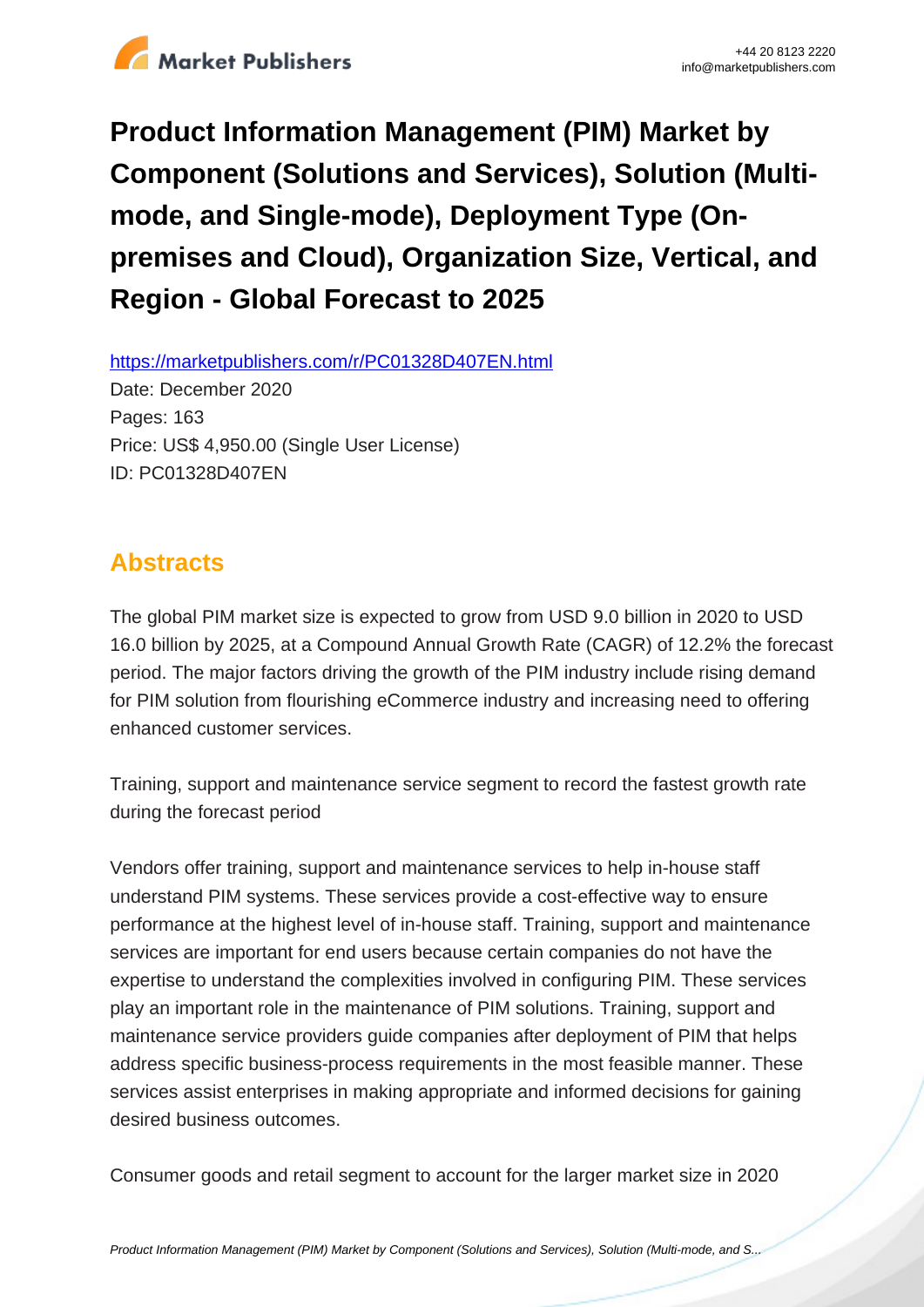

Majority of the population are staying at home due to quarantined situation across the globe due to covid pandemic. Thus consumers are using online means for shopping and daily needs. This has resulted in sudden increase in demand for this vertical. Hence, the consumer goods and retail vertical is experiencing a high adoption of PIM across the globe.

SMEs segment to record the fastest growth rate during the forecast period

The adoption of PIM among SMEs is estimated to grow at the highest CAGR during the forecast period. These enterprises face greater challenges of limited budgets as compared to large enterprises and require better methods to resolve complexities for improving the cost optimization of their business processes. The implementation of PIM systems would result in reduced costs and improved business efficiency for SMEs. The SMEs segment is expected to grow at a faster growth rate in the PIM market. Reliability, scalability, user-friendly capabilities, easy integration, increased agility, and improved efficiency are the key factors that are expected to encourage SMEs to adopt PIM solutions and services at a rapid pace.

North America to account for the highest market share during the forecast period

North America witnessed the earliest adoption of cloud computing and mobile technologies, which has been significantly responsive to the adoption of PIM solutions and services. Advancements in automation, and mobile and cloud technologies in PIM are the major factors that have led to the improved efficiency of business processes. Hence, to derive benefits from these technologies, large enterprises are adopting PIM solutions rapidly to enhance the overall employee experience and tackle business continuity challenges amid the lockdown. North America is projected to encourage market growth, as large enterprises and SMEs are focused on developing innovative PIM solutions, which are integrated with technological advancements, such as analytics, AI, and ML.

By Company Type: Tier 1 – 18%, Tier 2 – 44%, and Tier 3 – 38%

By Designation: C-level Executives – 32%, Directors Level – 36%, Manager Level -32%

By Region: North America – 38%, Europe – 26%, APAC – 18%, MEA – 10%, and Latin America – 8%.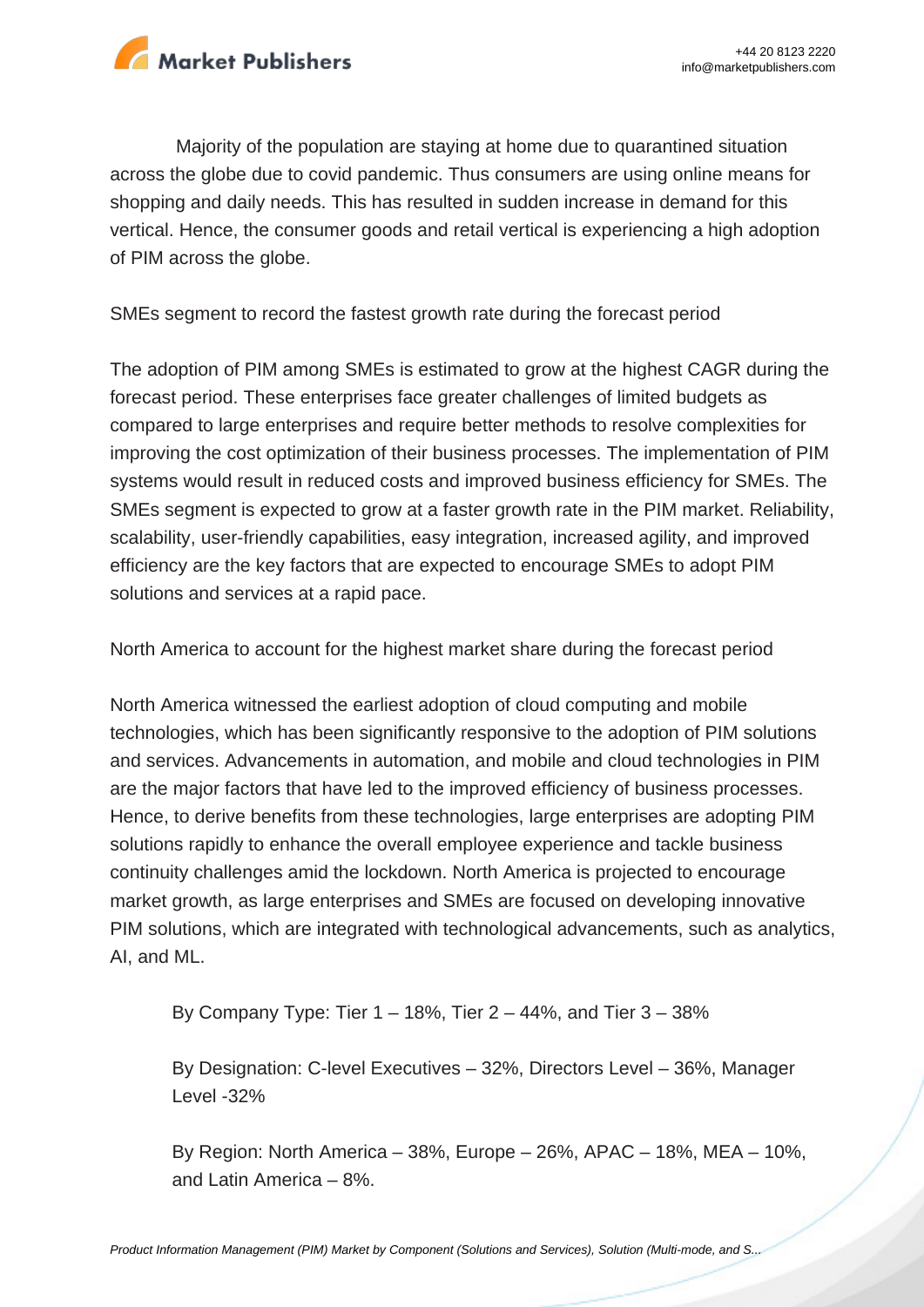

Some prominent players across all service types profiled in the PIM market study include Oracle (US), SAP (US), IBM (US), Informatica (US), Pimcore (Austria), Akeneo (France), Inriver (Sweden), Winshuttle (US), Riversand (US), Salsify (US), Aprimo (US), Stibo Systems (Denmark), Contentserv (Switzerland), Mobius (India), Perfion (Denmark), Profisee (US), Censhare (Germany), Vinculum (India), Pimworks (US), Truecommerce (US), Vimedici (germany), Magnitude Software (US), Plytix (Denmark) and Syndigo (US).

#### **Research coverage**

The market study covers the PIM market across different segments. It aims at estimating the market size and the growth potential of this market across different segments, such as component (solutions and services), deployment type, organization size (large enterprises and SMEs), verticals (BFSI, consumer goods and retail, manufacturing, IT and telecom, transportation and logistics, media and entertainment, and other verticals (include education, and travel and hospitality) and regions (North America, Europe, APAC, MEA, and Latin America). The study also includes an in-depth competitive analysis of the key market players, along with their company profiles, key observations related to product and business offerings, recent developments, and key market strategies.

#### **Key benefits of buying the report**

The report is expected to help the market leaders/new entrants in this market by providing them information on the closest approximations of the revenue numbers for the overall PIM market and its segments. This report is also expected to help stakeholders understand the competitive landscape and gain insights to improve the position of their businesses and to plan suitable go-to-market strategies. The report also aims at helping stakeholders understand the pulse of the market and provide them with information on key market drivers, restraints, challenges, and opportunities.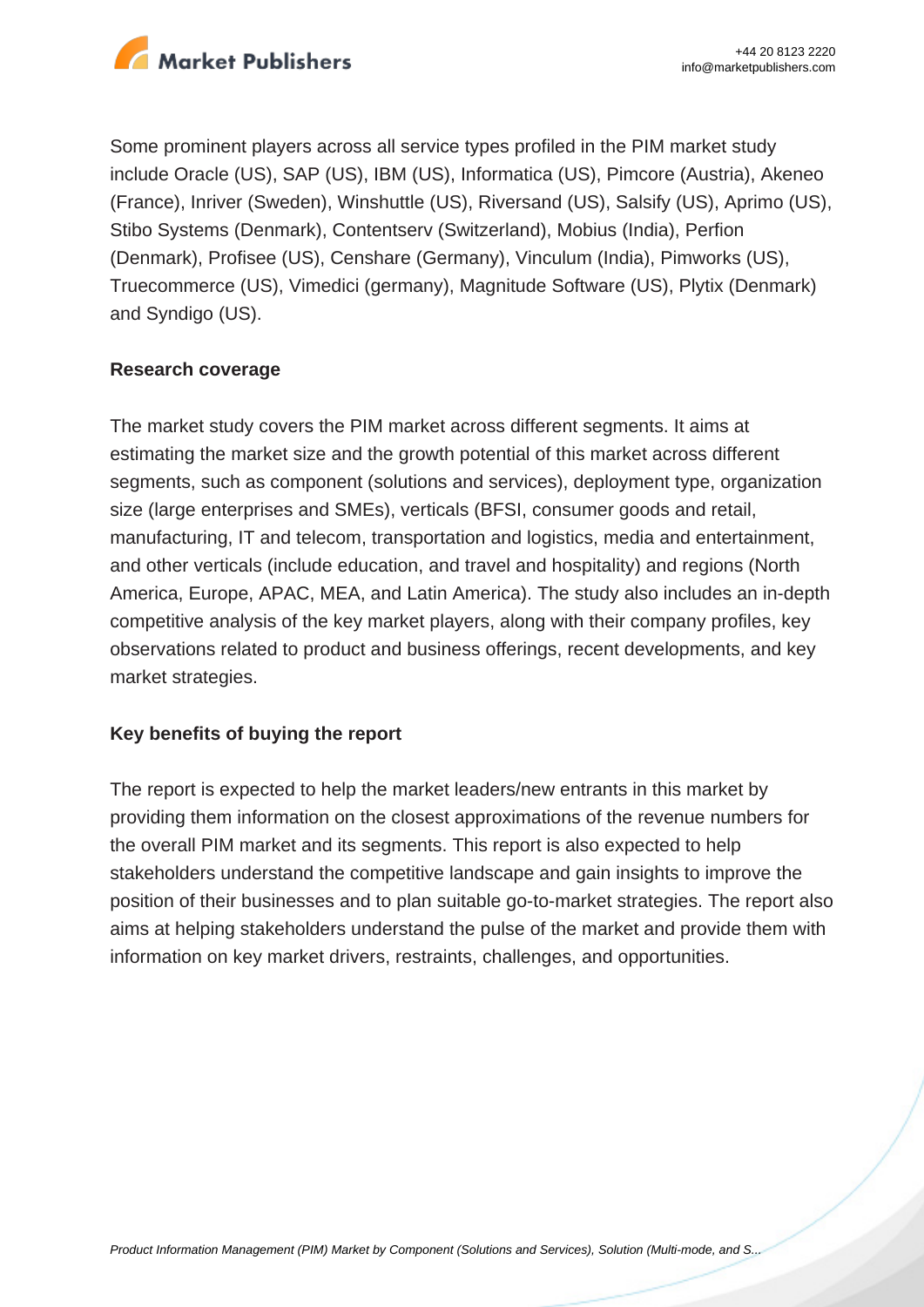



# **Contents**

#### **1 INTRODUCTION**

1.1 INTRODUCTION TO COVID-19 1.2 COVID-19 HEALTH ASSESSMENT FIGURE 1 COVID-19: GLOBAL PROPAGATION FIGURE 2 COVID-19 PROPAGATION: SELECT COUNTRIES 1.3 COVID-19 ECONOMIC ASSESSMENT FIGURE 3 REVISED GROSS DOMESTIC PRODUCT FORECASTS FOR SELECT G20 COUNTRIES IN 2020 1.3.1 COVID-19 ECONOMIC IMPACT—SCENARIO ASSESSMENT FIGURE 4 CRITERIA IMPACTING GLOBAL ECONOMY FIGURE 5 SCENARIOS IN TERMS OF RECOVERY OF GLOBAL ECONOMY 1.4 STUDY OBJECTIVES 1.5 MARKET DEFINITION 1.5.1 INCLUSIONS AND EXCLUSIONS 1.6 MARKET SCOPE 1.6.1 MARKET SEGMENTATION 1.6.2 REGIONS COVERED 1.6.3 YEARS CONSIDERED FOR THE STUDY 1.7 CURRENCY CONSIDERED TABLE 1 UNITED STATES DOLLAR EXCHANGE RATE, 2017–2019 1.8 STAKEHOLDERS

1.9 SUMMARY OF CHANGES

### **2 RESEARCH METHODOLOGY**

2.1 RESEARCH DATA

FIGURE 6 PRODUCT INFORMATION MANAGEMENT MARKET: RESEARCH **DESIGN** 

- 2.1.1 SECONDARY DATA
- 2.1.2 PRIMARY DATA
	- 2.1.2.1 Key industry insights
	- 2.1.2.2 Breakup of primary profiles

2.2 MARKET BREAKUP AND DATA TRIANGULATION

2.3 MARKET SIZE ESTIMATION

FIGURE 7 MARKET SIZE ESTIMATION METHODOLOGY: APPROACH 1 (SUPPLY SIDE) – ESTIMATED MARKET SIZE THROUGH VENDORS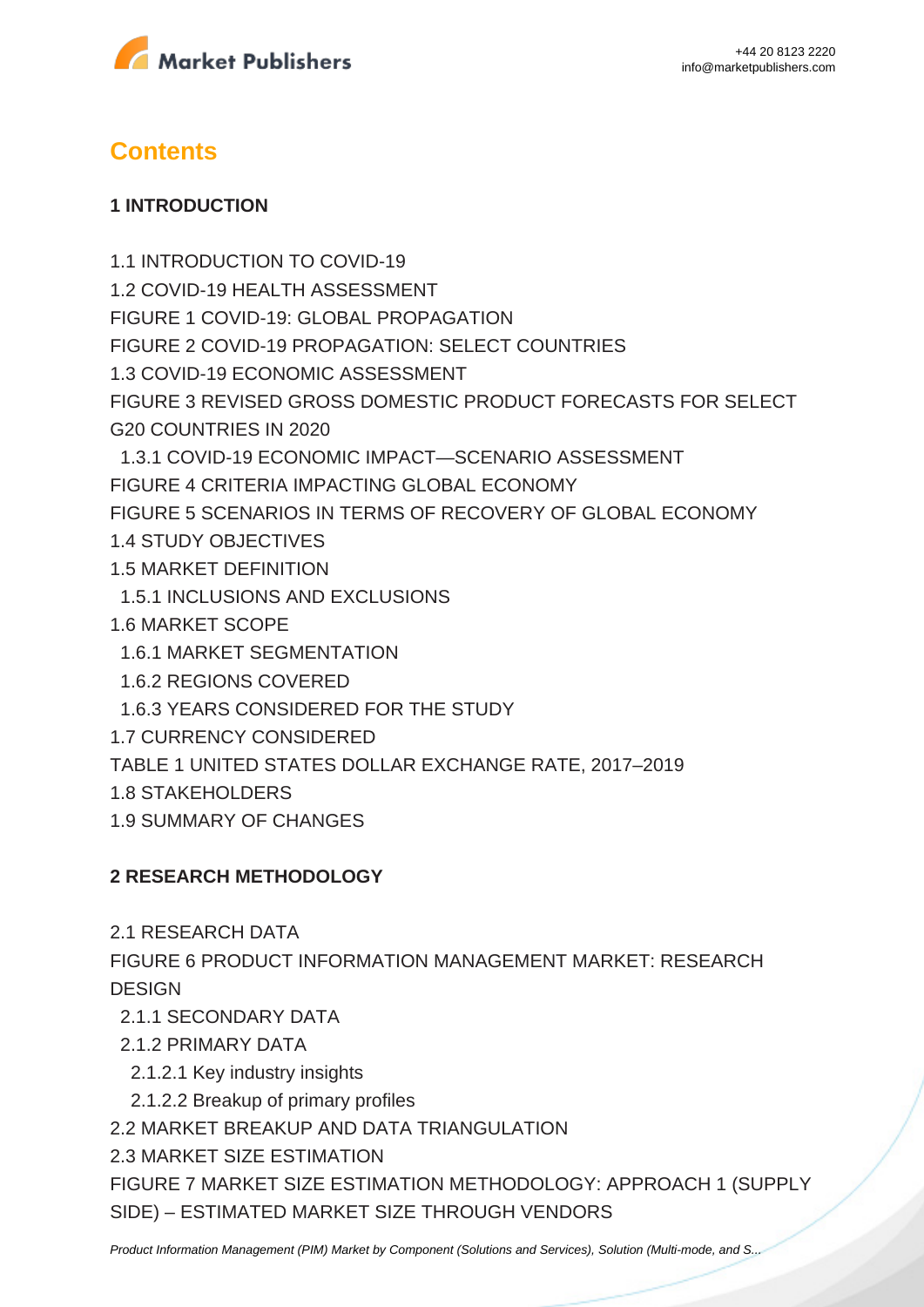

FIGURE 8 MARKET SIZE ESTIMATION METHODOLOGY: APPROACH 1 - BOTTOM-UP (SUPPLY SIDE) – CALCULATION OF REVENUES OF SOLUTIONS AND SERVICES OF PRODUCT INFORMATION MANAGEMENT VENDORS 2.4 MARKET FORECAST TABLE 2 FACTOR ANALYSIS 2.5 COMPANY EVALUATION MATRIX METHODOLOGY FIGURE 9 COMPANY EVALUATION MATRIX: CRITERIA WEIGHTAGE 2.5.1 VENDOR INCLUSION CRITERIA 2.6 ASSUMPTIONS FOR THE STUDY 2.7 LIMITATIONS OF THE STUDY

## **3 EXECUTIVE SUMMARY**

FIGURE 10 CLOUD, LARGE ENTERPRISES, AND CONSULTING SEGMENTS TO HOLD HIGH SHARES IN PRODUCT INFORMATION MANAGEMENT MARKET IN 2020

FIGURE 11 NORTH AMERICA TO ACCOUNT FOR THE HIGHEST SHARE IN THE PRODUCT INFORMATION MANAGEMENT MARKET IN 2020

### **4 PREMIUM INSIGHTS**

4.1 ATTRACTIVE OPPORTUNITIES IN PRODUCT INFORMATION MANAGEMENT MARKET

FIGURE 12 INCREASING DEMAND FOR PRODUCT INFORMATION MANAGEMENT SOLUTIONS WOULD TACKLE HIGH DEMAND FROM ECOMMERCE AND DRIVE MARKET GROWTH

4.2 NORTH AMERICA: PRODUCT INFORMATION MANAGEMENT MARKET, BY VERTICAL AND COUNTRY

FIGURE 13 CONSUMER GOODS AND RETAIL SEGMENT AND UNITED STATES TO ACCOUNT FOR HIGH SHARES IN THE NORTH AMERICAN PRODUCT

INFORMATION MANAGEMENT MARKET IN 2020

4.3 ASIA PACIFIC: PRODUCT INFORMATION MANAGEMENT MARKET, BY TRANSPORTATION MODE AND COUNTRY

FIGURE 14 ROADWAYS SEGMENT AND CHINA TO ACCOUNT FOR HIGH SHARES IN THE ASIA PACIFIC PRODUCT INFORMATION MANAGEMENT MARKET IN 2020

# **5 MARKET OVERVIEW AND INDUSTRY TRENDS**

# 5.1 INTRODUCTION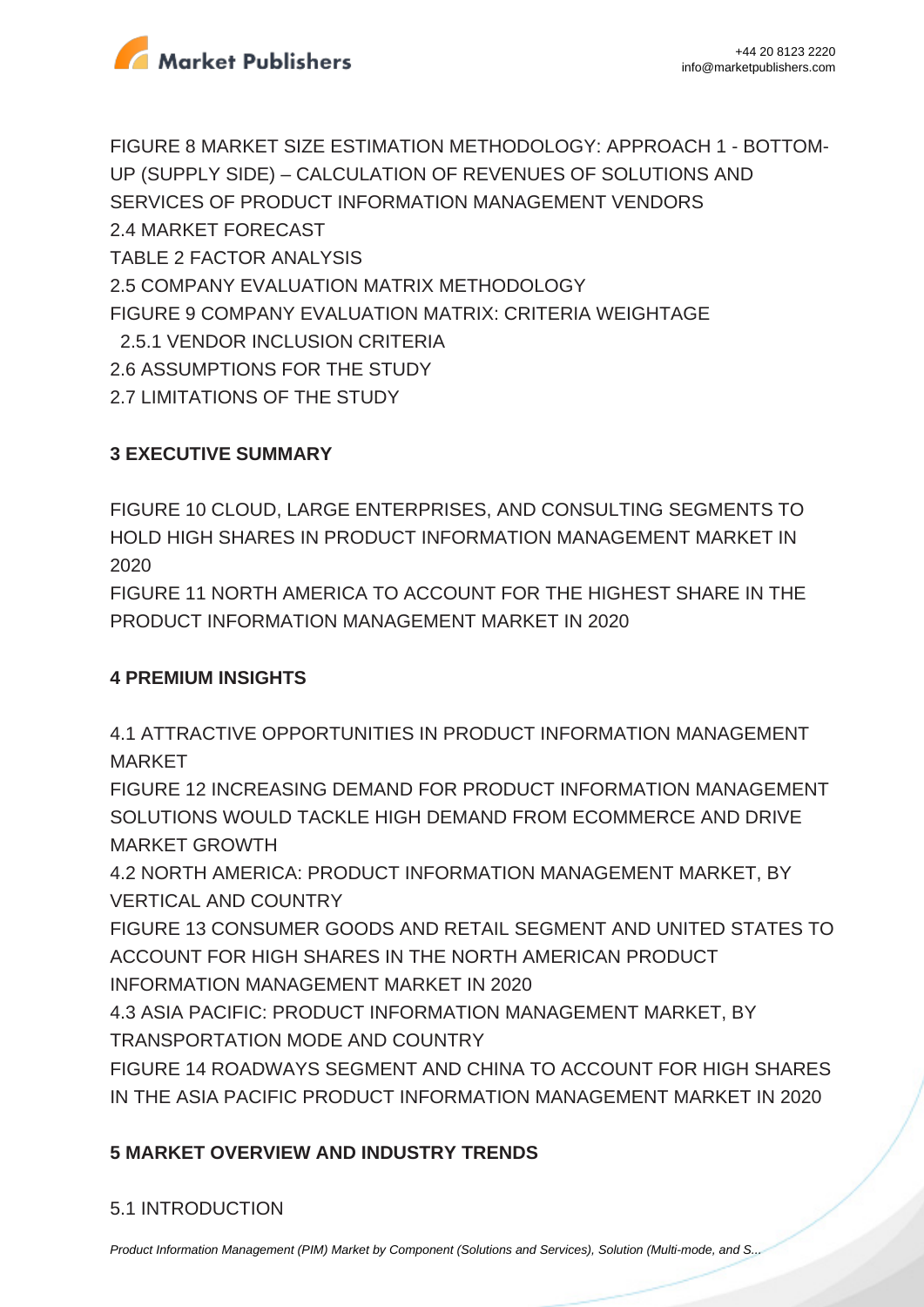

5.2 MARKET DYNAMICS

FIGURE 15 PRODUCT INFORMATION MANAGEMENT MARKET: DRIVERS, RESTRAINTS, OPPORTUNITIES, AND CHALLENGES

5.2.1 DRIVERS

5.2.1.1 Rising demand for PIM solutions from the eCommerce industry

5.2.1.2 Increasing need to offering enhanced customer services

5.2.2 RESTRAINTS

 5.2.2.1 Misapprehensions related to data security and privacy risks 5.2.3 OPPORTUNITIES

 5.2.3.1 Incorporation of AI and ML capabilities to improve information management and customer experience

5.2.3.2 Rising investments in automation to enable quicker decisions

5.2.4 CHALLENGES

 5.2.4.1 Varied data and government regulations across industries and regions

5.2.4.2 Complex data governance and system integration

5.3 COVID-19-DRIVEN MARKET DYNAMICS

 5.3.1 ASSUMPTIONS: COVID-19 IMPACT ON PRODUCT INORMATION MANAGEMENT MARKET

5.3.2 PRODUCT INORMATION MANAGEMENT MARKET: COVID-19 IMPACT

5.3.3 DRIVERS AND OPPORTUNITIES

5.3.4 RESTRAINTS AND CHALLENGES

5.4 CASE STUDY ANALYSIS

5.4.1 CASE STUDY 1: EVA SOLO

5.4.2 CASE STUDY 2: BACHOFEN AG

5.4.3 CASE STUDY 3: GANT

# **6 PRODUCT INFORMATION MANAGEMENT MARKET, BY COMPONENT**

6.1 INTRODUCTION

 6.1.1 COMPONENTS: PRODUCT INFORMATION MANAGEMENT MARKET DRIVERS

6.1.2 COMPONENTS: COVID-19 IMPACT

FIGURE 16 SERVICES SEGMENT TO GROW AT HIGHER CAGR DURING THE FORECAST PERIOD

TABLE 3 PRODUCT INFORMATION MANAGEMENT MARKET SIZE, BY COMPONENT, 2014–2018 (USD MILLION)

TABLE 4 PRODUCT INFORMATION MANAGEMENT MARKET SIZE, BY COMPONENT, 2019–2025 (USD MILLION)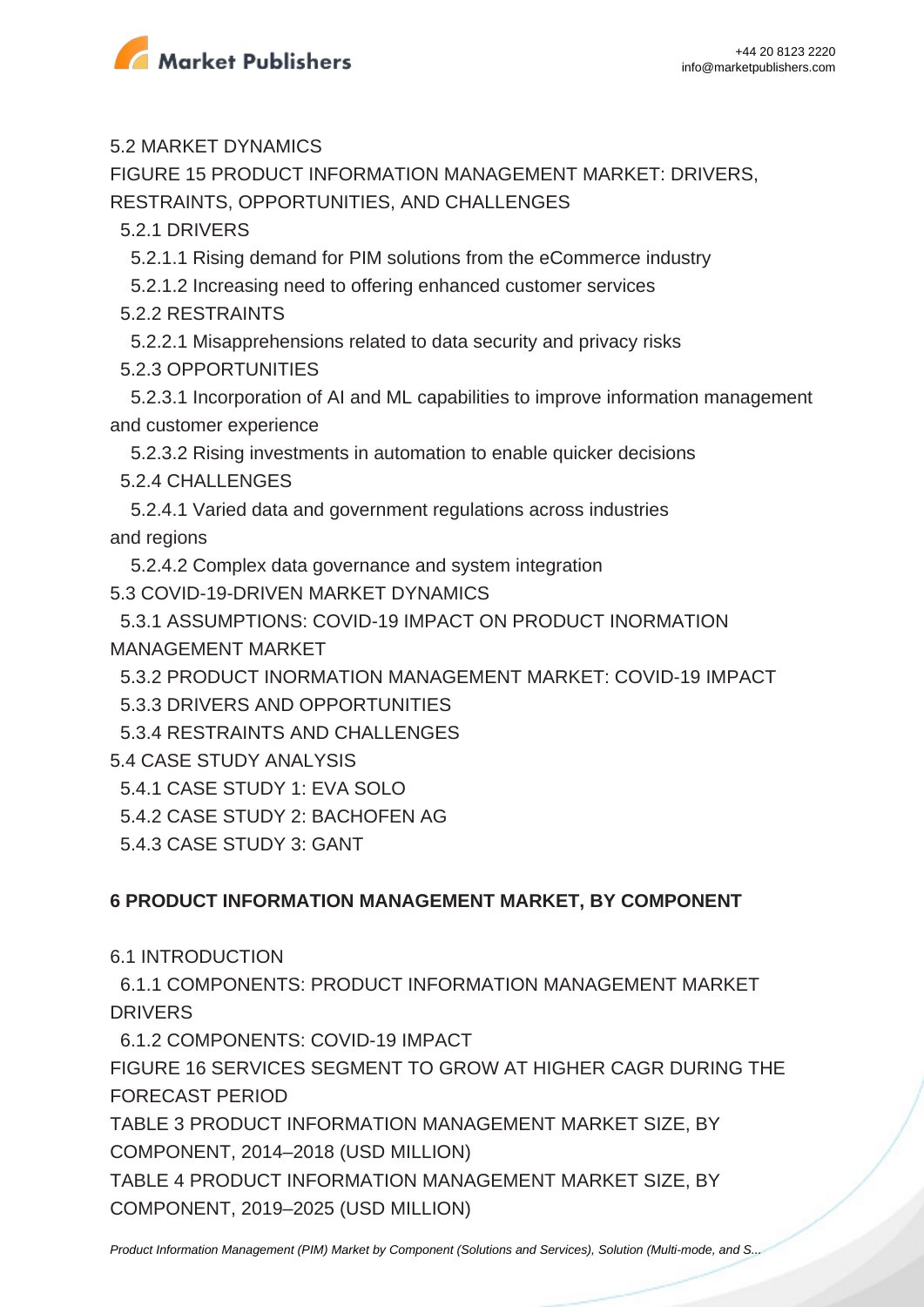

TABLE 5 COMPONENTS: PRODUCT INFORMATION MANAGEMENT MARKET SIZE, BY REGION, 2014–2018 (USD MILLION)

TABLE 6 COMPONENTS: PRODUCT INFORMATION MANAGEMENT MARKET SIZE, BY REGION, 2019–2025 (USD MILLION)

6.2 SOLUTIONS

FIGURE 17 MULTI-DOMAIN SEGMENT TO GROW AT HIGHER CAGR DURING THE FORECAST PERIOD

TABLE 7 COMPONENT: PRODUCT INFORMATION MANAGEMENT MARKET SIZE, BY SOLUTION, 2014–2018 (USD MILLION)

TABLE 8 COMPONENT: PRODUCT INFORMATION MANAGEMENT MARKET SIZE, BY SOLUTION, 2019–2025 (USD MILLION)

TABLE 9 SOLUTIONS: PRODUCT INFORMATION MANAGEMENT MARKET SIZE, BY REGION, 2014–2018 (USD MILLION)

TABLE 10 SOLUTIONS: PRODUCT INFORMATION MANAGEMENT MARKET SIZE, BY REGION, 2019–2025 (USD MILLION)

6.2.1 MUTLI-DOMAIN

TABLE 11 MULTI-DOMAIN MARKET SIZE, BY REGION, 2014–2018 (USD MILLION) TABLE 12 MULTI-DOMAIN MARKET SIZE, BY REGION, 2019–2025 (USD MILLION) 6.2.2 SINGLE DOMAIN

TABLE 13 SINGLE DOMAIN MARKET SIZE, BY REGION, 2014–2018 (USD MILLION) TABLE 14 SINGLE DOMAIN MARKET SIZE, BY REGION, 2019–2025 (USD MILLION) 6.3 SERVICES

FIGURE 18 TRAINING, SUPPORT, AND MAINTENANCE SEGMENT TO GROW AT A HIGHER CAGR DURING THE FORECAST PERIOD

TABLE 15 COMPONENT: PRODUCT INFORMATION MANAGEMENT MARKET SIZE, BY SERVICE, 2014–2018 (USD MILLION)

TABLE 16 COMPONENT: PRODUCT INFORMATION MANAGEMENT MARKET SIZE, BY SERVICE, 2019–2025 (USD MILLION)

TABLE 17 SERVICES: PRODUCT INFORMATION MANAGEMENT MARKET SIZE, BY REGION, 2014–2018 (USD MILLION)

TABLE 18 SERVICES: PRODUCT INFORMATION MANAGEMENT MARKET SIZE, BY REGION, 2019–2025 (USD MILLION)

6.3.1 CONSULTING AND IMPLEMENTATION

TABLE 19 CONSULTING AND IMPLEMENTATION MARKET SIZE, BY REGION, 2014–2018 (USD MILLION)

TABLE 20 CONSULTING AND IMPLEMENTATION MARKET SIZE, BY REGION, 2019–2025 (USD MILLION)

6.3.2 TRAINING, SUPPORT AND MAINTENANCE

TABLE 21 TRAINING, SUPPORT AND MAINTENANCE MARKET SIZE, BY REGION,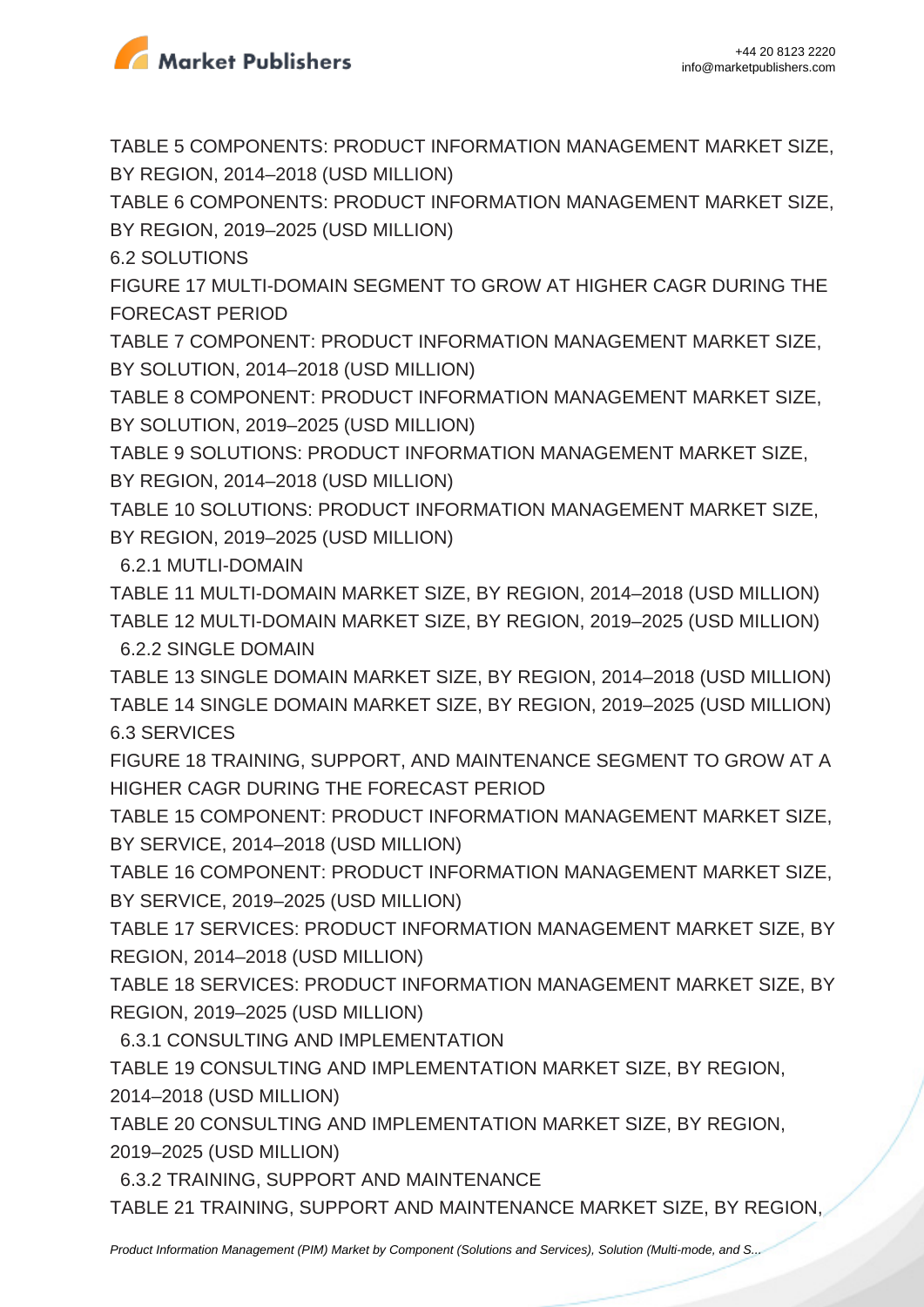

2014–2018 (USD MILLION)

TABLE 22 TRAINING, SUPPORT AND MAINTENANCE MARKET SIZE, BY REGION, 2019–2025 (USD MILLION)

### **7 PRODUCT INFORMATION MANAGEMENT MARKET, BY DEPLOYMENT TYPE**

7.1 INTRODUCTION

 7.1.1 DEPLOYMENT TYPES: PRODUCT INFORMATION MANAGEMENT MARKET DRIVERS

7.1.2 DEPLOYMENT TYPES: COVID-19 IMPACT

FIGURE 19 CLOUD SEGMENT TO GROW AT A HIGHER CAGR DURING THE FORECAST PERIOD

TABLE 23 PRODUCT INFORMATION MANAGEMENT SIZE, BY DEPLOYMENT TYPE, 2014–2018 (USD MILLION)

TABLE 24 PRODUCT INFORMATION MANAGEMENT SIZE, BY DEPLOYMENT TYPE, 2019–2025 (USD MILLION)

7.2 ON-PREMISES

TABLE 25 ON-PREMISES: PRODUCT INFORMATION MANAGEMENT SIZE, BY REGION, 2014–2018 (USD MILLION)

TABLE 26 ON-PREMISES: PRODUCT INFORMATION MANAGEMENT SIZE, BY REGION, 2019–2025 (USD MILLION)

TABLE 27 NORTH AMERICA: ON-PREMISES MARKET SIZE, BY COUNTRY, 2014–2018 (USD MILLION)

TABLE 28 NORTH AMERICA: ON-PREMISES MARKET SIZE, BY COUNTRY, 2019–2025 (USD MILLION)

TABLE 29 EUROPE: ON-PREMISES MARKET SIZE, BY COUNTRY, 2014–2018 (USD MILLION)

TABLE 30 EUROPE: ON-PREMISES MARKET SIZE, BY COUNTRY, 2019–2025 (USD MILLION)

TABLE 31 ASIA PACIFIC: ON-PREMISES MARKET SIZE, BY COUNTRY, 2014–2018 (USD MILLION)

TABLE 32 ASIA PACIFIC: ON-PREMISES MARKET SIZE, BY COUNTRY, 2019–2025 (USD MILLION)

TABLE 33 LATIN AMERICA: ON-PREMISES MARKET SIZE, BY COUNTRY, 2014–2018 (USD MILLION)

TABLE 34 LATIN AMERICA: ON-PREMISES MARKET SIZE, BY COUNTRY, 2019–2025 (USD MILLION)

TABLE 35 MIDDLE EAST AND AFRICA: ON-PREMISES MARKET SIZE, BY COUNTRY, 2014–2018 (USD MILLION)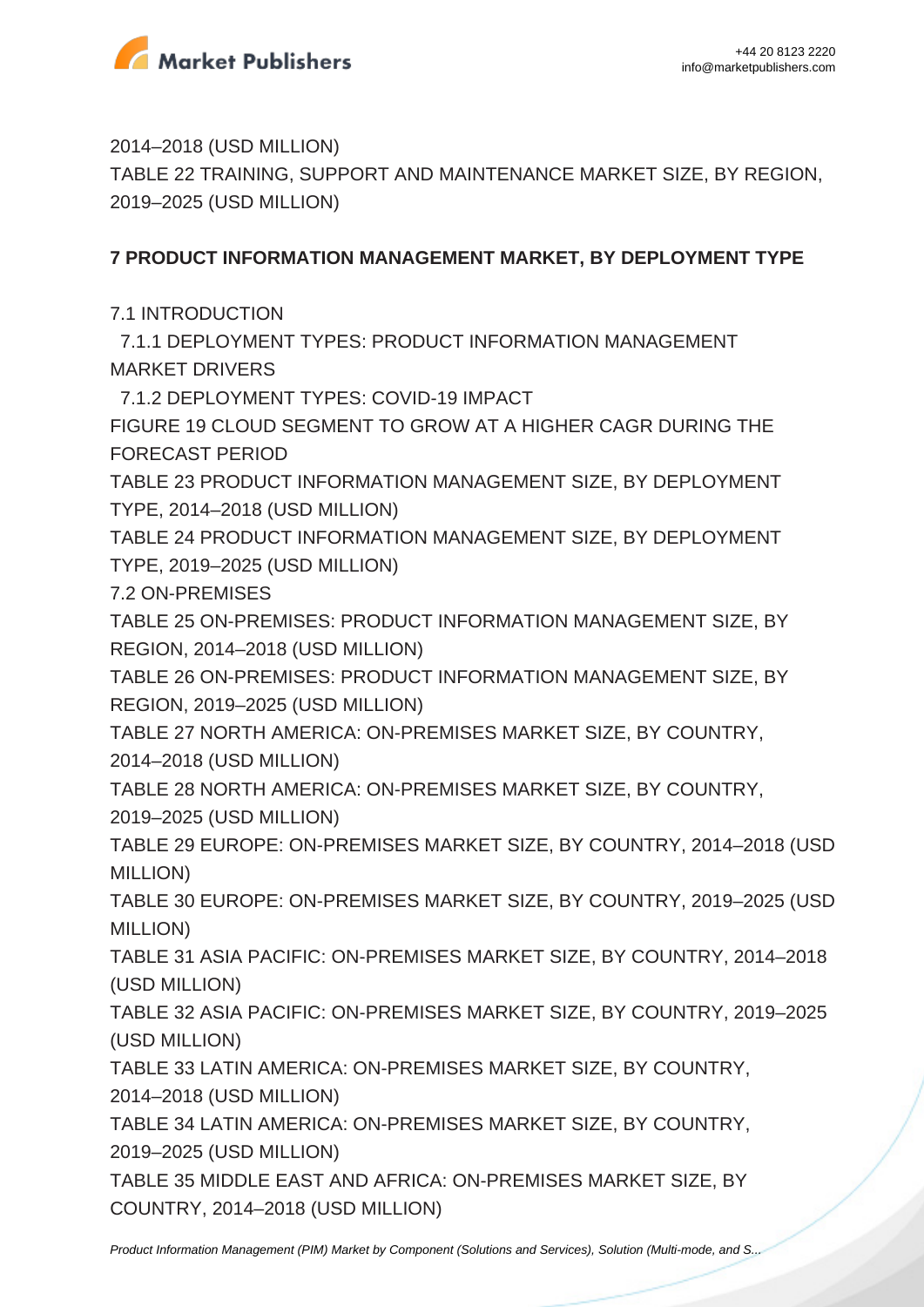

TABLE 36 MIDDLE EAST AND AFRICA: ON-PREMISES MARKET SIZE, BY COUNTRY, 2019–2025 (USD MILLION)

7.3 CLOUD

TABLE 37 CLOUD: PRODUCT INFORMATION MANAGEMENT SIZE, BY REGION, 2014–2018 (USD MILLION)

TABLE 38 CLOUD: PRODUCT INFORMATION MANAGEMENT SIZE, BY REGION, 2019–2025 (USD MILLION)

TABLE 39 NORTH AMERICA: CLOUD MARKET SIZE, BY COUNTRY, 2014–2018 (USD MILLION)

TABLE 40 NORTH AMERICA: CLOUD MARKET SIZE, BY COUNTRY, 2019–2025 (USD MILLION)

TABLE 41 EUROPE: CLOUD MARKET SIZE, BY COUNTRY, 2014–2018 (USD MILLION)

TABLE 42 EUROPE: CLOUD MARKET SIZE, BY COUNTRY, 2019–2025 (USD MILLION)

TABLE 43 ASIA PACIFIC: CLOUD MARKET SIZE, BY COUNTRY, 2014–2018 (USD MILLION)

TABLE 44 ASIA PACIFIC: CLOUD MARKET SIZE, BY COUNTRY, 2019–2025 (USD MILLION)

TABLE 45 LATIN AMERICA: CLOUD MARKET SIZE, BY COUNTRY, 2014–2018 (USD MILLION)

TABLE 46 LATIN AMERICA: CLOUD MARKET SIZE, BY COUNTRY, 2019–2025 (USD MILLION)

TABLE 47 MIDDLE EAST AND AFRICA: CLOUD MARKET SIZE, BY COUNTRY,

2014–2018 (USD MILLION)

TABLE 48 MIDDLE EAST AND AFRICA: CLOUD MARKET SIZE, BY COUNTRY,

2019–2025 (USD MILLION)

# **8 PRODUCT INFORMATION MANAGEMENT MARKET, BY ORGANIZATION SIZE**

8.1 INTRODUCTION

 8.1.1 ORGANIZATION SIZE: PRODUCT INFORMATION MANAGEMENT MARKET DRIVERS

8.1.2 ORGANIZATION SIZE: COVID-19 IMPACT

FIGURE 20 SMALL AND MEDIUM-SIZED ENTERPRISES TO GROW AT A HIGHER CAGR DURING THE FORECAST PERIOD

TABLE 49 PRODUCT INFORMATION MANAGEMENT MARKET SIZE, BY

ORGANIZATION SIZE, 2014–2018 (USD MILLION)

TABLE 50 PRODUCT INFORMATION MANAGEMENT MARKET SIZE, BY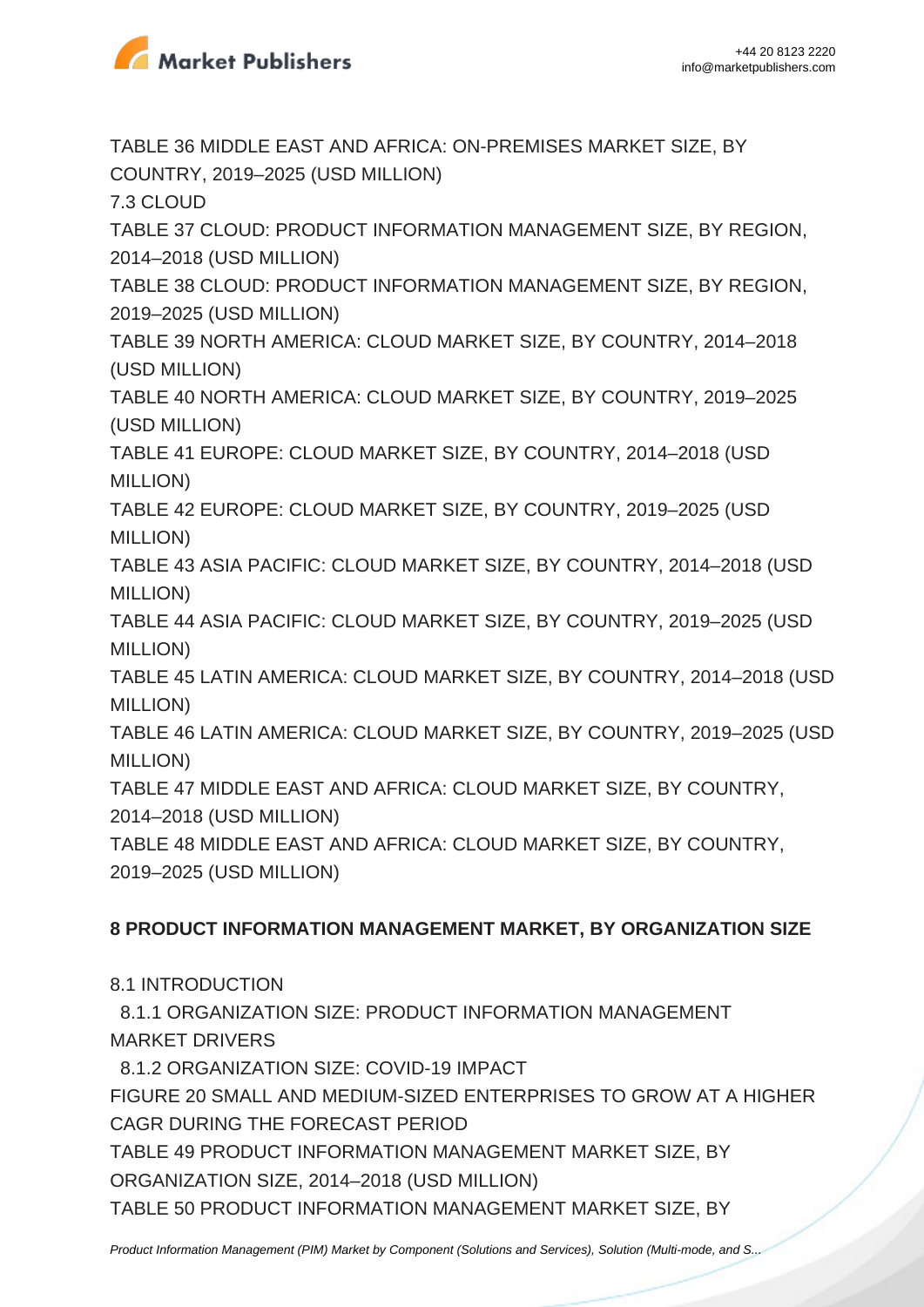

ORGANIZATION SIZE, 2019–2025 (USD MILLION) 8.2 LARGE ENTERPRISES TABLE 51 LARGE ENTERPRISES: PRODUCT INFORMATION MANAGEMENT MARKET SIZE, BY REGION, 2014–2018 (USD MILLION) TABLE 52 LARGE ENTERPRISES: PRODUCT INFORMATION MANAGEMENT MARKET SIZE, BY REGION, 2019–2025 (USD MILLION) TABLE 53 NORTH AMERICA: LARGE ENTERPRISES MARKET SIZE, BY COUNTRY, 2014–2018 (USD MILLION) TABLE 54 NORTH AMERICA: LARGE ENTERPRISES MARKET SIZE, BY COUNTRY, 2019–2025 (USD MILLION) TABLE 55 EUROPE: LARGE ENTERPRISES MARKET SIZE, BY COUNTRY, 2014–2018 (USD MILLION) TABLE 56 EUROPE: LARGE ENTERPRISES MARKET SIZE, BY COUNTRY, 2019–2025 (USD MILLION) TABLE 57 ASIA PACIFIC: LARGE ENTERPRISES MARKET SIZE, BY COUNTRY, 2014–2018 (USD MILLION) TABLE 58 ASIA PACIFIC: LARGE ENTERPRISES MARKET SIZE, BY COUNTRY, 2019–2025 (USD MILLION) TABLE 59 LATIN AMERICA: LARGE ENTERPRISES MARKET SIZE, BY COUNTRY, 2014–2018 (USD MILLION) TABLE 60 LATIN AMERICA: LARGE ENTERPRISES MARKET SIZE, BY COUNTRY, 2019–2025 (USD MILLION) TABLE 61 MIDDLE EAST AND AFRICA: LARGE ENTERPRISES MARKET SIZE, BY COUNTRY, 2014–2018 (USD MILLION) TABLE 62 MIDDLE EAST AND AFRICA: LARGE ENTERPRISES MARKET SIZE, BY COUNTRY, 2019–2025 (USD MILLION) 8.3 SMALL AND MEDIUM-SIZED ENTERPRISES TABLE 63 SMALL AND MEDIUM-SIZED ENTERPRISES: PRODUCT INFORMATION MANAGEMENT MARKET SIZE, BY REGION, 2014–2018 (USD MILLION) TABLE 64 SMALL AND MEDIUM-SIZED ENTERPRISES: PRODUCT INFORMATION MANAGEMENT MARKET SIZE, BY REGION, 2019–2025 (USD MILLION) TABLE 65 NORTH AMERICA: SMALL AND MEDIUM-SIZED ENTERPRISES MARKET SIZE, BY COUNTRY, 2014–2018 (USD MILLION) TABLE 66 NORTH AMERICA: SMALL AND MEDIUM-SIZED ENTERPRISES MARKET SIZE, BY COUNTRY, 2019–2025 (USD MILLION) TABLE 67 EUROPE: SMALL AND MEDIUM-SIZED ENTERPRISES MARKET SIZE, BY COUNTRY, 2014–2018 (USD MILLION) TABLE 68 EUROPE: SMALL AND MEDIUM-SIZED ENTERPRISES MARKET SIZE, BY COUNTRY, 2019–2025 (USD MILLION)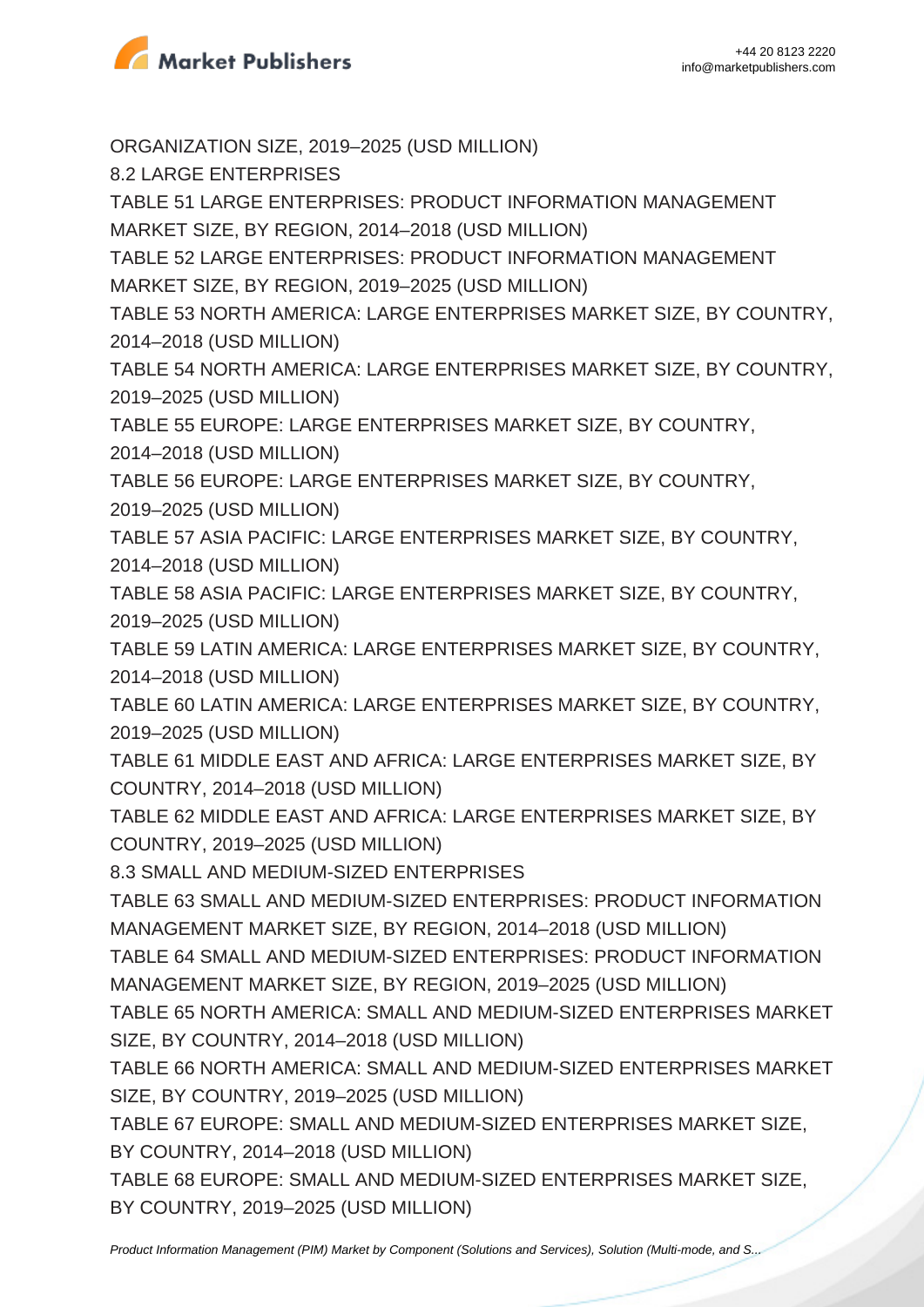

TABLE 69 ASIA PACIFIC: SMALL AND MEDIUM-SIZED ENTERPRISES MARKET SIZE, BY COUNTRY, 2014–2018 (USD MILLION)

TABLE 70 ASIA PACIFIC: SMALL AND MEDIUM-SIZED ENTERPRISES MARKET SIZE, BY COUNTRY, 2019–2025 (USD MILLION)

TABLE 71 LATIN AMERICA: SMALL AND MEDIUM-SIZED ENTERPRISES MARKET SIZE, BY COUNTRY, 2014–2018 (USD MILLION)

TABLE 72 LATIN AMERICA: SMALL AND MEDIUM-SIZED ENTERPRISES MARKET SIZE, BY COUNTRY, 2019–2025 (USD MILLION)

TABLE 73 MIDDLE EAST AND AFRICA: SMALL AND MEDIUM-SIZED ENTERPRISES MARKET SIZE, BY COUNTRY, 2014–2018 (USD MILLION) TABLE 74 MIDDLE EAST AND AFRICA: SMALL AND MEDIUM-SIZED

ENTERPRISES MARKET SIZE, BY COUNTRY, 2019–2025 (USD MILLION)

## **9 PRODUCT INFORMATION MANAGEMENT MARKET, BY INDUSTRY VERTICAL**

## 9.1 INTRODUCTION

 9.1.1 VERTICALS: PRODUCT INFORMATION MANAGEMENT MARKET DRIVERS 9.1.2 VERTICALS: COVID-19 IMPACT

FIGURE 21 MEDIA AND ENTERTAINMENT INDUSTRY VERTICAL TO GROW AT THE HIGHEST CAGR DURING THE FORECAST PERIOD

TABLE 75 PRODUCT INFORMATION MANAGEMENT MARKET SIZE, BY VERTICAL, 2014–2018 (USD MILLION)

TABLE 76 PRODUCT INFORMATION MANAGEMENT MARKET SIZE, BY VERTICAL, 2019–2025 (USD MILLION)

9.2 BANKING, FINANCIAL SERVICES AND INSURANCE

TABLE 77 BANKING, FINANCIAL SERVICES AND INSURANCE: PRODUCT INFORMATION MANAGEMENT MARKET SIZE, BY REGION, 2014–2018 (USD MILLION)

TABLE 78 BANKING, FINANCIAL SERVICES AND INSURANCE: PRODUCT INFORMATION MANAGEMENT MARKET SIZE, BY REGION, 2019–2025 (USD MILLION)

9.3 CONSUMER GOODS AND RETAIL

TABLE 79 CONSUMER GOODS AND RETAIL: PRODUCT INFORMATION MANAGEMENT MARKET SIZE, BY REGION, 2014–2018 (USD MILLION) TABLE 80 CONSUMER GOODS AND RETAIL: PRODUCT INFORMATION MANAGEMENT MARKET SIZE, BY REGION, 2019–2025 (USD MILLION) 9.4 MANUFACTURING

TABLE 81 MANUFACTURING: PRODUCT INFORMATION MANAGEMENT MARKET SIZE, BY REGION, 2014–2018 (USD MILLION)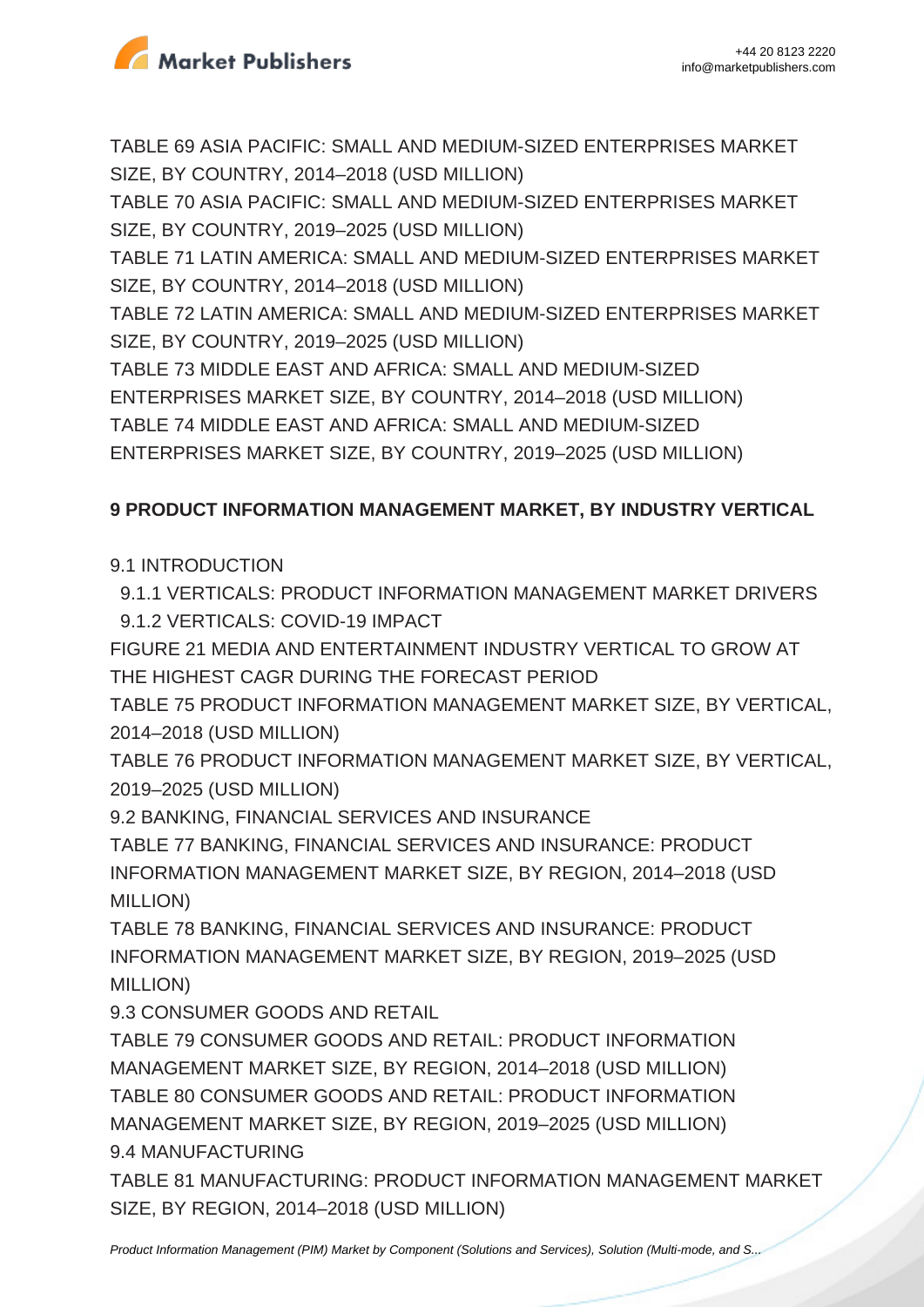

TABLE 82 MANUFACTURING: PRODUCT INFORMATION MANAGEMENT MARKET SIZE, BY REGION, 2019–2025 (USD MILLION) 9.5 IT AND TELECOM TABLE 83 IT AND TELECOM: PRODUCT INFORMATION MANAGEMENT MARKET SIZE, BY REGION, 2014–2018 (USD MILLION) TABLE 84 IT AND TELECOM: PRODUCT INFORMATION MANAGEMENT MARKET SIZE, BY REGION, 2019–2025 (USD MILLION) 9.6 MEDIA AND ENTERTAINMENT TABLE 85 MEDIA AND ENTERTAINMENT: PRODUCT INFORMATION MANAGEMENT MARKET SIZE, BY REGION, 2014–2018 (USD MILLION) TABLE 86 MEDIA AND ENTERTAINMENT: PRODUCT INFORMATION MANAGEMENT MARKET SIZE, BY REGION, 2019–2025 (USD MILLION) 9.7 HEALTHCARE AND LIFE SCIENCES TABLE 87 HEALTHCARE AND LIFE SCIENCES: PRODUCT INFORMATION MANAGEMENT MARKET SIZE, BY REGION, 2014–2018 (USD MILLION) TABLE 88 HEALTHCARE AND LIFE SCIENCES: PRODUCT INFORMATION MANAGEMENT MARKET SIZE, BY REGION, 2019–2025 (USD MILLION) 9.8 TRANSPORTATION AND LOGISTICS TABLE 89 TRANSPORTATION AND LOGISTICS: PRODUCT INFORMATION MANAGEMENT MARKET SIZE, BY REGION, 2014–2018 (USD MILLION)

TABLE 90 TRANSPORTATION AND LOGISTICS: PRODUCT INFORMATION MANAGEMENT MARKET SIZE, BY REGION, 2019–2025 (USD MILLION) 9.9 OTHER INDUSTRY VERTICALS

TABLE 91 OTHER INDUSTRY VERTICALS: PRODUCT INFORMATION MANAGEMENT MARKET SIZE, BY REGION, 2014–2018 (USD MILLION) TABLE 92 OTHER INDUSTRY VERTICALS: PRODUCT INFORMATION MANAGEMENT MARKET SIZE, BY REGION, 2019–2025 (USD MILLION)

### **10 PRODUCT INFORMATION MANAGEMENT MARKET, BY REGION**

10.1 INTRODUCTION

FIGURE 22 ASIA PACIFIC TO GROW AT THE HIGHEST CAGR DURING THE FORECAST PERIOD

TABLE 93 PRODUCT INFORMATION MANAGEMENT MARKET SIZE, BY REGION, 2014–2018 (USD MILLION)

TABLE 94 PRODUCT INFORMATION MANAGEMENT MARKET SIZE, BY REGION, 2019–2025 (USD MILLION)

FIGURE 23 PRE- AND POST-COVID-19 SCENARIO DURING THE FORECAST PERIOD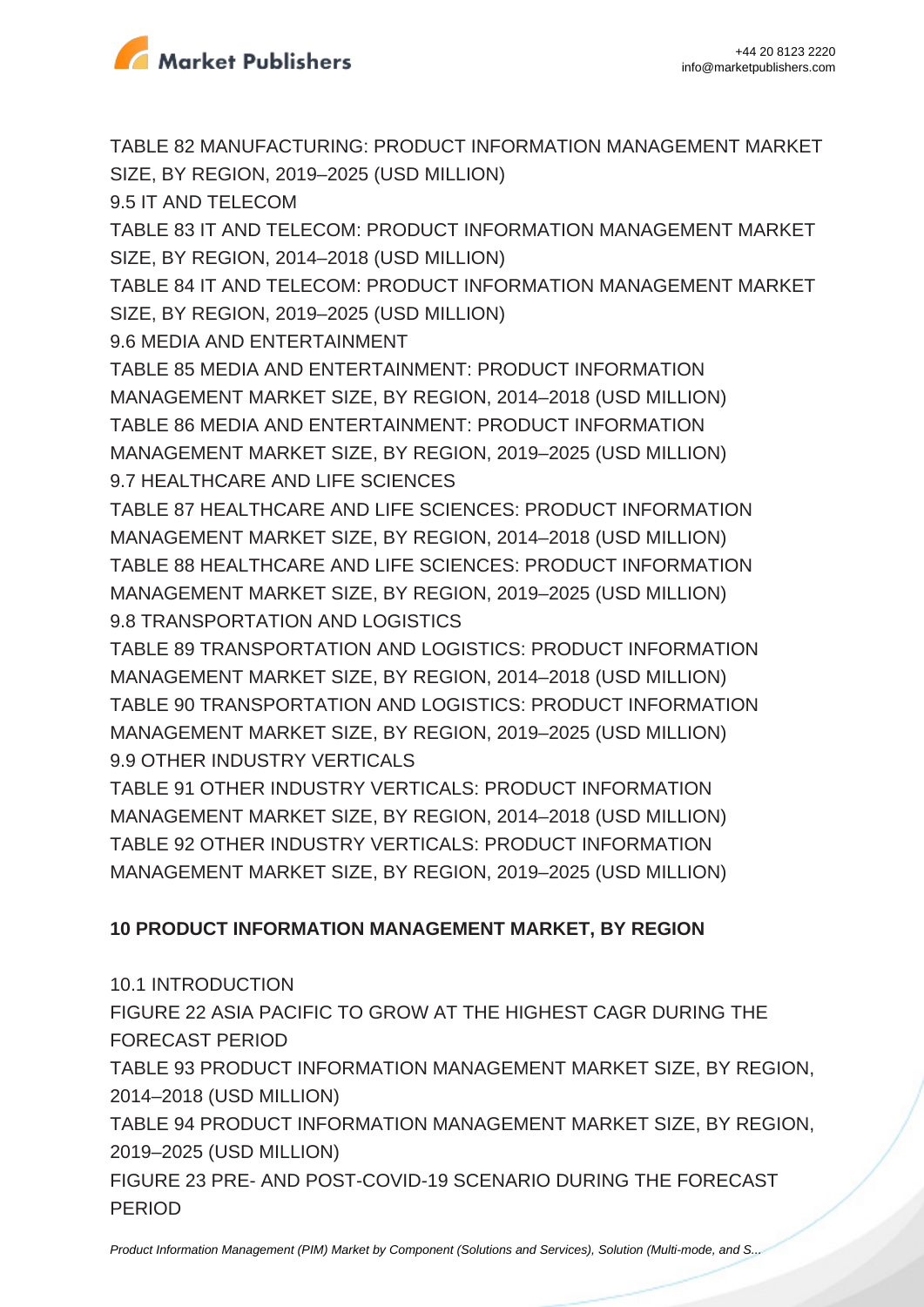

10.2 NORTH AMERICA

 10.2.1 NORTH AMERICA: PRODUCT INFORMATION MANAGEMENT MARKET DRIVERS

10.2.2 NORTH AMERICA: COVID-19 IMPACT

10.2.3 NORTH AMERICA: REGULATORY LANDSCAPE

FIGURE 24 NORTH AMERICA: MARKET SNAPSHOT

TABLE 95 NORTH AMERICA: PRODUCT INFORMATION MANAGEMENT MARKET SIZE, BY COMPONENT, 2014–2018 (USD MILLION)

TABLE 96 NORTH AMERICA: PRODUCT INFORMATION MANAGEMENT MARKET SIZE, BY COMPONENT, 2019–2025 (USD MILLION)

TABLE 97 NORTH AMERICA: PRODUCT INFORMATION MANAGEMENT MARKET SIZE, BY SOLUTION, 2014-2018 (USD MILLION)

TABLE 98 NORTH AMERICA: PRODUCT INFORMATION MANAGEMENT MARKET SIZE, BY SOLUTION, 2019-2025 (USD MILLION)

TABLE 99 NORTH AMERICA: PRODUCT INFORMATION MANAGEMENT MARKET SIZE, BY SERVICE, 2014–2018 (USD MILLION)

TABLE 100 NORTH AMERICA: PRODUCT INFORMATION MANAGEMENT MARKET SIZE, BY SERVICE, 2019–2025 (USD MILLION)

TABLE 101 NORTH AMERICA: PRODUCT INFORMATION MANAGEMENT MARKET SIZE, BY DEPLOYMENT TYPE, 2014–2018 (USD MILLION)

TABLE 102 NORTH AMERICA: PRODUCT INFORMATION MANAGEMENT MARKET SIZE, BY DEPLOYMENT TYPE, 2019–2025 (USD MILLION)

TABLE 103 NORTH AMERICA: PRODUCT INFORMATION MANAGEMENT MARKET SIZE, BY ORGANIZATION SIZE, 2014–2018 (USD MILLION)

TABLE 104 NORTH AMERICA: PRODUCT INFORMATION MANAGEMENT MARKET SIZE, BY ORGANIZATION SIZE, 2019–2025 (USD MILLION)

TABLE 105 NORTH AMERICA: PRODUCT INFORMATION MANAGEMENT MARKET SIZE, BY INDUSTRY VERTICAL, 2014–2018 (USD MILLION)

TABLE 106 NORTH AMERICA: PRODUCT INFORMATION MANAGEMENT MARKET SIZE, BY INDUSTRY VERTICAL, 2019–2025 (USD MILLION)

TABLE 107 NORTH AMERICA: PRODUCT INFORMATION MANAGEMENT MARKET SIZE, BY COUNTRY, 2014–2018 (USD MILLION)

TABLE 108 NORTH AMERICA: PRODUCT INFORMATION MANAGEMENT MARKET SIZE, BY COUNTRY, 2019–2025 (USD MILLION)

10.2.4 UNITED STATES

TABLE 109 UNITED STATES: PRODUCT INFORMATION MANAGEMENT MARKET SIZE, BY COMPONENT, 2014–2018 (USD MILLION)

TABLE 110 UNITED STATES: PRODUCT INFORMATION MANAGEMENT MARKET SIZE, BY COMPONENT, 2019–2025 (USD MILLION)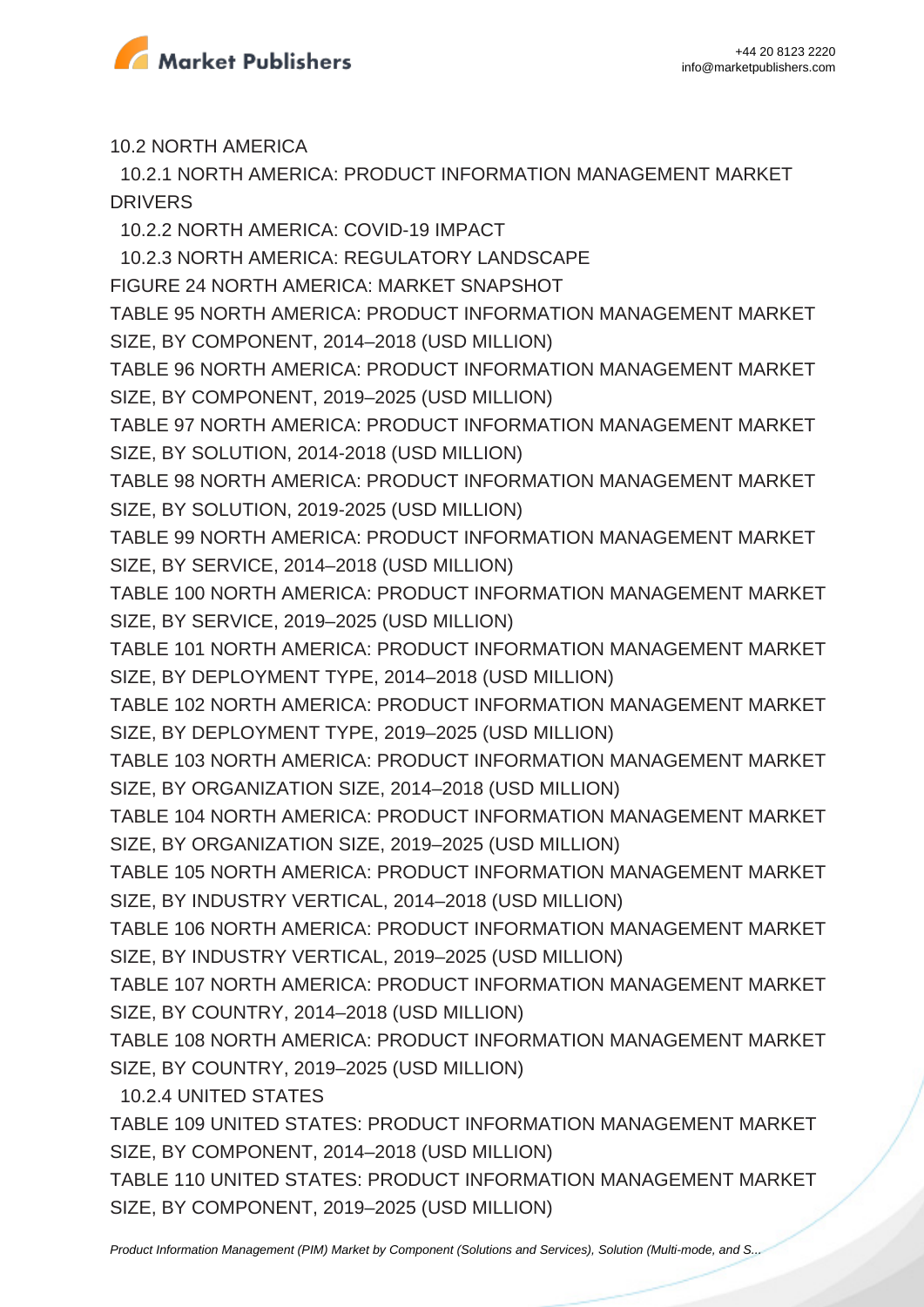

TABLE 111 UNITED STATES: PRODUCT INFORMATION MANAGEMENT MARKET SIZE, BY DEPLOYMENT TYPE, 2014–2018 (USD MILLION)

TABLE 112 UNITED STATES: PRODUCT INFORMATION MANAGEMENT MARKET SIZE, BY DEPLOYMENT TYPE, 2019–2025 (USD MILLION)

TABLE 113 UNITED STATES: PRODUCT INFORMATION MANAGEMENT MARKET SIZE, BY ORGANIZATION SIZE, 2014–2018 (USD MILLION)

TABLE 114 UNITED STATES: PRODUCT INFORMATION MANAGEMENT MARKET SIZE, BY ORGANIZATION SIZE, 2019–2025 (USD MILLION)

10.2.5 CANADA

TABLE 115 CANADA: PRODUCT INFORMATION MANAGEMENT MARKET SIZE, BY COMPONENT, 2014–2018 (USD MILLION)

TABLE 116 CANADA: PRODUCT INFORMATION MANAGEMENT MARKET SIZE, BY COMPONENT, 2019–2025 (USD MILLION)

TABLE 117 CANADA: PRODUCT INFORMATION MANAGEMENT MARKET SIZE, BY DEPLOYMENT TYPE, 2014–2018 (USD MILLION)

TABLE 118 CANADA: PRODUCT INFORMATION MANAGEMENT MARKET SIZE, BY DEPLOYMENT TYPE, 2019–2025 (USD MILLION)

TABLE 119 CANADA: PRODUCT INFORMATION MANAGEMENT MARKET SIZE, BY ORGANIZATION SIZE, 2014–2018 (USD MILLION)

TABLE 120 CANADA: PRODUCT INFORMATION MANAGEMENT MARKET SIZE, BY ORGANIZATION SIZE, 2019–2025 (USD MILLION)

10.3 EUROPE

10.3.1 EUROPE: PRODUCT INFORMATION MANAGEMENT MARKET DRIVERS

10.3.2 EUROPE: COVID-19 IMPACT

10.3.3 EUROPE: REGULATORY LANDSCAPE

TABLE 121 EUROPE: PRODUCT INFORMATION MANAGEMENT MARKET SIZE, BY COMPONENT, 2014–2018 (USD MILLION)

TABLE 122 EUROPE: PRODUCT INFORMATION MANAGEMENT MARKET SIZE, BY COMPONENT, 2019–2025 (USD MILLION)

TABLE 123 EUROPE: PRODUCT INFORMATION MANAGEMENT MARKET SIZE, BY SOLUTION, 2014-2018 (USD MILLION)

TABLE 124 EUROPE: PRODUCT INFORMATION MANAGEMENT MARKET SIZE, BY SOLUTION, 2019-2025 (USD MILLION)

TABLE 125 EUROPE: PRODUCT INFORMATION MANAGEMENT MARKET SIZE, BY SERVICE, 2014–2018 (USD MILLION)

TABLE 126 EUROPE: PRODUCT INFORMATION MANAGEMENT MARKET SIZE, BY SERVICE, 2019–2025 (USD MILLION)

TABLE 127 EUROPE: PRODUCT INFORMATION MANAGEMENT MARKET SIZE, BY DEPLOYMENT TYPE, 2014–2018 (USD MILLION)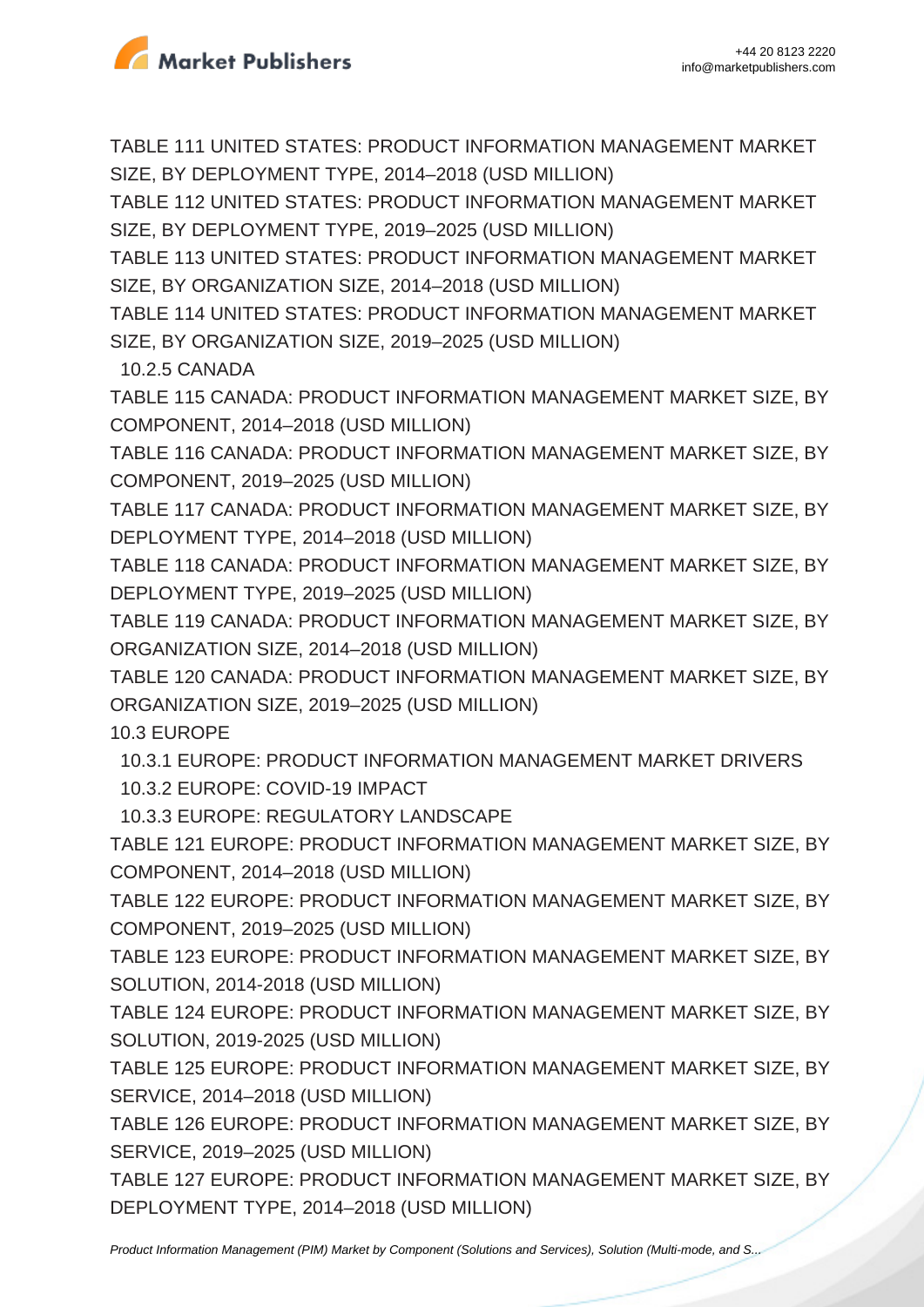

TABLE 128 EUROPE: PRODUCT INFORMATION MANAGEMENT MARKET SIZE, BY DEPLOYMENT TYPE, 2019–2025 (USD MILLION)

TABLE 129 EUROPE: PRODUCT INFORMATION MANAGEMENT MARKET SIZE, BY ORGANIZATION SIZE, 2014–2018 (USD MILLION)

TABLE 130 EUROPE: PRODUCT INFORMATION MANAGEMENT MARKET SIZE, BY ORGANIZATION SIZE, 2019–2025 (USD MILLION)

TABLE 131 EUROPE: PRODUCT INFORMATION MANAGEMENT MARKET SIZE, BY INDUSTY VERTICAL, 2014–2018 (USD MILLION)

TABLE 132 EUROPE: PRODUCT INFORMATION MANAGEMENT MARKET SIZE, BY INDUSTRY VERTICAL, 2019–2025 (USD MILLION)

TABLE 133 EUROPE: PRODUCT INFORMATION MANAGEMENT MARKET SIZE, BY COUNTRY, 2014–2018 (USD MILLION)

TABLE 134 EUROPE: PRODUCT INFORMATION MANAGEMENT MARKET SIZE, BY COUNTRY, 2019–2025 (USD MILLION)

10.3.4 UNITED KINGDOM

TABLE 135 UNITED KINGDOM: PRODUCT INFORMATION MANAGEMENT MARKET SIZE, BY COMPONENT, 2014–2018 (USD MILLION)

TABLE 136 UNITED KINGDOM: PRODUCT INFORMATION MANAGEMENT MARKET SIZE, BY COMPONENT, 2019–2025 (USD MILLION)

TABLE 137 UNITED KINGDOM: PRODUCT INFORMATION MANAGEMENT MARKET SIZE, BY DEPLOYMENT TYPE, 2014–2018 (USD MILLION)

TABLE 138 UNITED KINGDOM: PRODUCT INFORMATION MANAGEMENT MARKET SIZE, BY DEPLOYMENT TYPE, 2019–2025 (USD MILLION)

TABLE 139 UNITED KINGDOM: PRODUCT INFORMATION MANAGEMENT MARKET SIZE, BY ORGANIZATION SIZE, 2014–2018 (USD MILLION)

TABLE 140 UNITED KINGDOM: PRODUCT INFORMATION MANAGEMENT MARKET SIZE, BY ORGANIZATION SIZE, 2019–2025 (USD MILLION)

10.3.5 GERMANY

TABLE 141 GERMANY: PRODUCT INFORMATION MANAGEMENT MARKET SIZE, BY COMPONENT, 2014–2018 (USD MILLION)

TABLE 142 GERMANY: PRODUCT INFORMATION MANAGEMENT MARKET SIZE, BY COMPONENT, 2019–2025 (USD MILLION)

TABLE 143 GERMANY: PRODUCT INFORMATION MANAGEMENT MARKET SIZE, BY DEPLOYMENT TYPE, 2014–2018 (USD MILLION)

TABLE 144 GERMANY: PRODUCT INFORMATION MANAGEMENT MARKET SIZE, BY DEPLOYMENT TYPE, 2019–2025 (USD MILLION)

TABLE 145 GERMANY: PRODUCT INFORMATION MANAGEMENT MARKET SIZE, BY ORGANIZATION SIZE, 2014–2018 (USD MILLION)

TABLE 146 GERMANY: PRODUCT INFORMATION MANAGEMENT MARKET SIZE,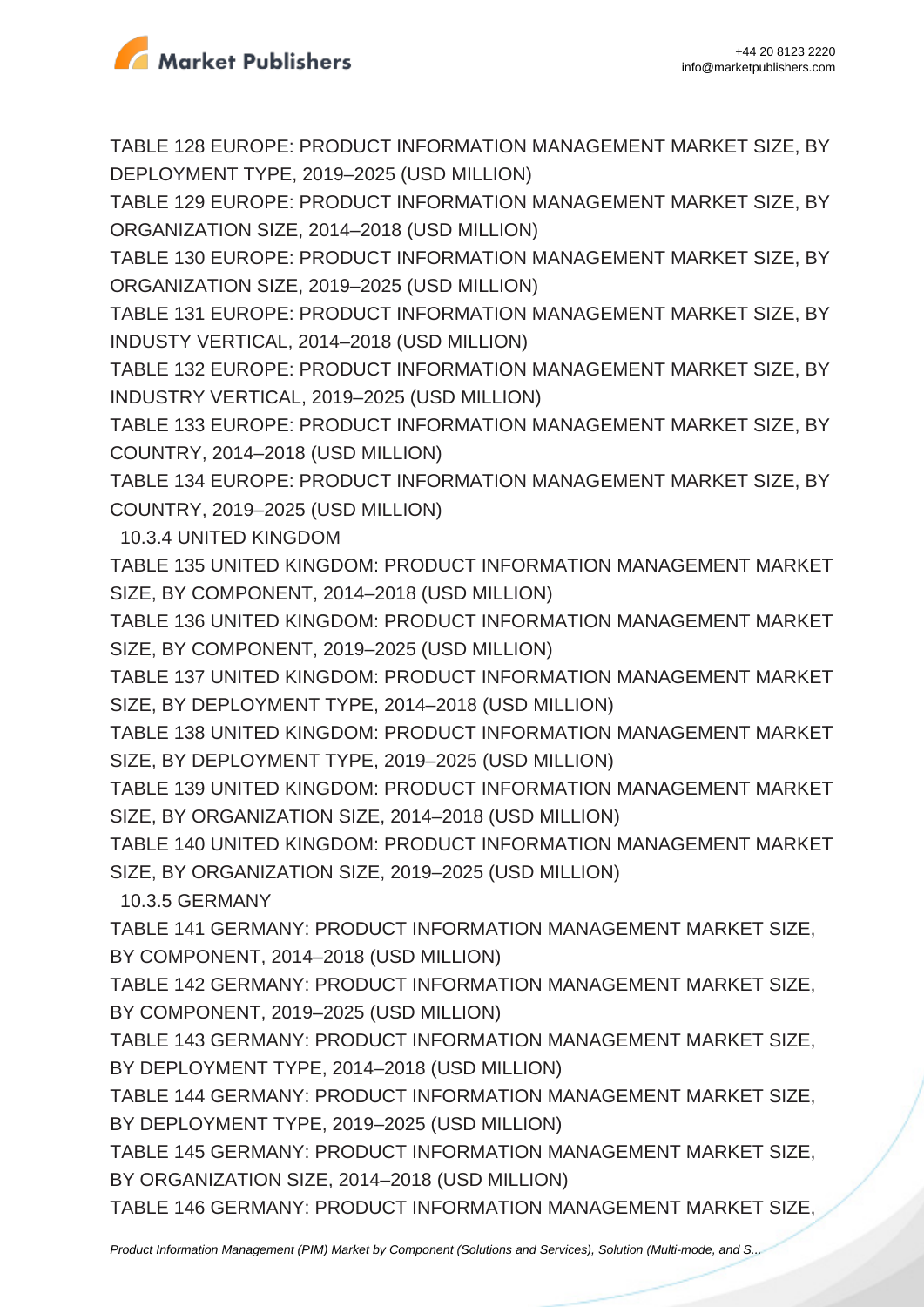

BY ORGANIZATION SIZE, 2019–2025 (USD MILLION)

10.3.6 FRANCE

TABLE 147 FRANCE: PRODUCT INFORMATION MANAGEMENT MARKET SIZE, BY COMPONENT, 2014–2018 (USD MILLION)

TABLE 148 FRANCE: PRODUCT INFORMATION MANAGEMENT MARKET SIZE, BY COMPONENT, 2019–2025 (USD MILLION)

TABLE 149 FRANCE: PRODUCT INFORMATION MANAGEMENT MARKET SIZE, BY DEPLOYMENT TYPE, 2014–2018 (USD MILLION)

TABLE 150 FRANCE: PRODUCT INFORMATION MANAGEMENT MARKET SIZE, BY DEPLOYMENT TYPE, 2019–2025 (USD MILLION)

TABLE 151 FRANCE: PRODUCT INFORMATION MANAGEMENT MARKET SIZE, BY ORGANIZATION SIZE, 2014–2018 (USD MILLION)

TABLE 152 FRANCE: PRODUCT INFORMATION MANAGEMENT MARKET SIZE, BY ORGANIZATION SIZE, 2019–2025 (USD MILLION)

10.3.7 REST OF EUROPE

TABLE 153 REST OF EUROPE: PRODUCT INFORMATION MANAGEMENT MARKET SIZE, BY COMPONENT, 2014–2018 (USD MILLION)

TABLE 154 REST OF EUROPE: PRODUCT INFORMATION MANAGEMENT MARKET SIZE, BY COMPONENT, 2019–2025 (USD MILLION)

TABLE 155 REST OF EUROPE: PRODUCT INFORMATION MANAGEMENT MARKET SIZE, BY DEPLOYMENT TYPE, 2014–2018 (USD MILLION)

TABLE 156 REST OF EUROPE: PRODUCT INFORMATION MANAGEMENT MARKET SIZE, BY DEPLOYMENT TYPE, 2019–2025 (USD MILLION)

TABLE 157 REST OF EUROPE: PRODUCT INFORMATION MANAGEMENT MARKET SIZE, BY ORGANIZATION SIZE, 2014–2018 (USD MILLION)

TABLE 158 REST OF EUROPE: PRODUCT INFORMATION MANAGEMENT MARKET SIZE, BY ORGANIZATION SIZE, 2019–2025 (USD MILLION)

10.4 ASIA PACIFIC

 10.4.1 ASIA PACIFIC: PRODUCT INFORMATION MANAGEMENT MARKET DRIVERS

10.4.2 ASIA PACIFIC: COVID-19 IMPACT

10.4.3 ASIA PACIFIC: REGULATORY LANDSCAPE

FIGURE 25 ASIA PACIFIC: MARKET SNAPSHOT

TABLE 159 ASIA PACIFIC: PRODUCT INFORMATION MANAGEMENT MARKET SIZE, BY COMPONENT, 2014–2018 (USD MILLION)

TABLE 160 ASIA PACIFIC: PRODUCT INFORMATION MANAGEMENT MARKET SIZE, BY COMPONENT, 2019–2025 (USD MILLION)

TABLE 161 ASIA PACIFIC: PRODUCT INFROMATION MANAGEMENT MARKET SIZE, BY SOLUTION, 2014-2018 (USD MILLION)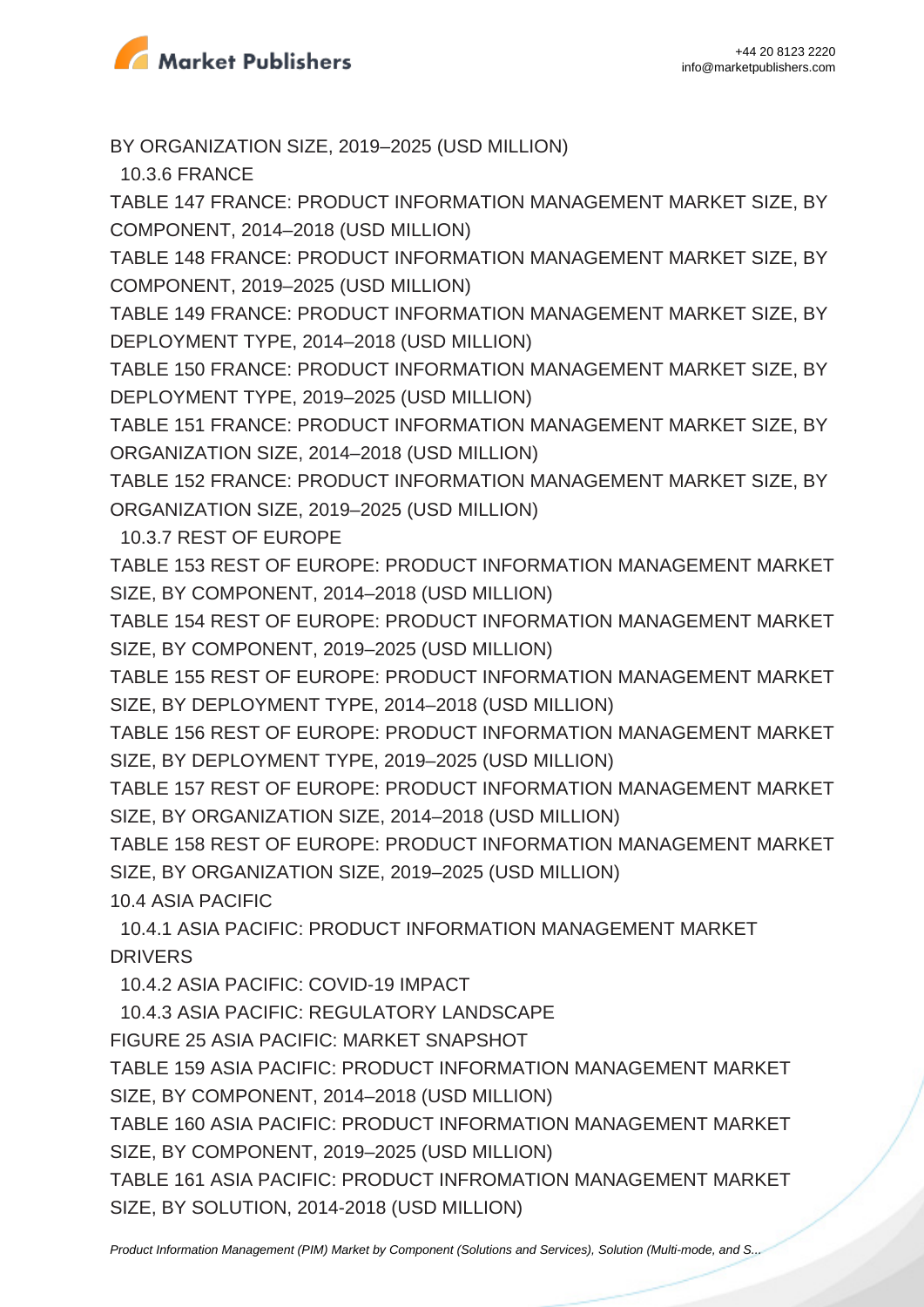

TABLE 162 ASIA PACIFIC: PRODUCT INFORMATION MANAGEMENT MARKET SIZE, BY SOLUTION, 2019-2025 (USD MILLION)

TABLE 163 ASIA PACIFIC: PRODUCT INFORMATION MANAGEMENT MARKET SIZE, BY SERVICE, 2014–2018 (USD MILLION)

TABLE 164 ASIA PACIFIC: PRODUCT INFORMATION MANAGEMENT MARKET SIZE, BY SERVICE, 2019-2025 (USD MILLION)

TABLE 165 ASIA PACIFIC: PRODUCT INFORMATION MANAGEMENT MARKET SIZE, BY DEPLOYMENT TYPE, 2014–2018 (USD MILLION)

TABLE 166 ASIA PACIFIC: PRODUCT INFORMATION MANAGEMENT MARKET SIZE, BY DEPLOYMENT TYPE, 2019–2025 (USD MILLION)

TABLE 167 ASIA PACIFIC: PRODUCT INFORMATION MANAGEMENT MARKET SIZE, BY ORGANIZATION SIZE, 2014–2018 (USD MILLION)

TABLE 168 ASIA PACIFIC: PRODUCT INFORMATION MANAGEMENT MARKET SIZE, BY ORGANIZATION SIZE, 2019–2025 (USD MILLION)

TABLE 169 ASIA PACIFIC: PRODUCT INFORMATION MANAGEMENT MARKET SIZE, BY VERTICAL, 2014–2018 (USD MILLION)

TABLE 170 ASIA PACIFIC: PRODUCT INFORMATION MANAGEMENT MARKET SIZE, BY VERTICAL, 2019–2025 (USD MILLION)

TABLE 171 ASIA PACIFIC: PRODUCT INFORMATION MANAGEMENT MARKET SIZE, BY COUNTRY, 2014–2018 (USD MILLION)

TABLE 172 ASIA PACIFIC: PRODUCT INFORMATION MANAGEMENT MARKET SIZE, BY COUNTRY, 2019–2025 (USD MILLION)

10.4.4 CHINA

TABLE 173 CHINA: PRODUCT INFORMATION MANAGEMENT MARKET SIZE, BY COMPONENT, 2014–2018 (USD MILLION)

TABLE 174 CHINA: PRODUCT INFORMATION MANAGEMENT MARKET SIZE, BY COMPONENT, 2019–2025 (USD MILLION)

TABLE 175 CHINA: PRODUCT INFORMATION MANAGEMENT MARKET SIZE, BY DEPLOYMENT TYPE, 2014–2018 (USD MILLION)

TABLE 176 CHINA: PRODUCT INFORMATION MANAGEMENT MARKET SIZE, BY DEPLOYMENT TYPE, 2019–2025 (USD MILLION)

TABLE 177 CHINA: PRODUCT INFORMATION MANAGEMENT MARKET SIZE, BY ORGANIZATION SIZE, 2014–2018 (USD MILLION)

TABLE 178 CHINA: PRODUCT INFORMATION MANAGEMENT MARKET SIZE, BY ORGANIZATION SIZE, 2019–2025 (USD MILLION)

10.4.5 INDIA

TABLE 179 INDIA: PRODUCT INFORMATION MANAGEMENT MARKET SIZE, BY COMPONENT, 2014–2018 (USD MILLION)

TABLE 180 INDIA: PRODUCT INFORMATION MANAGEMENT MARKET SIZE, BY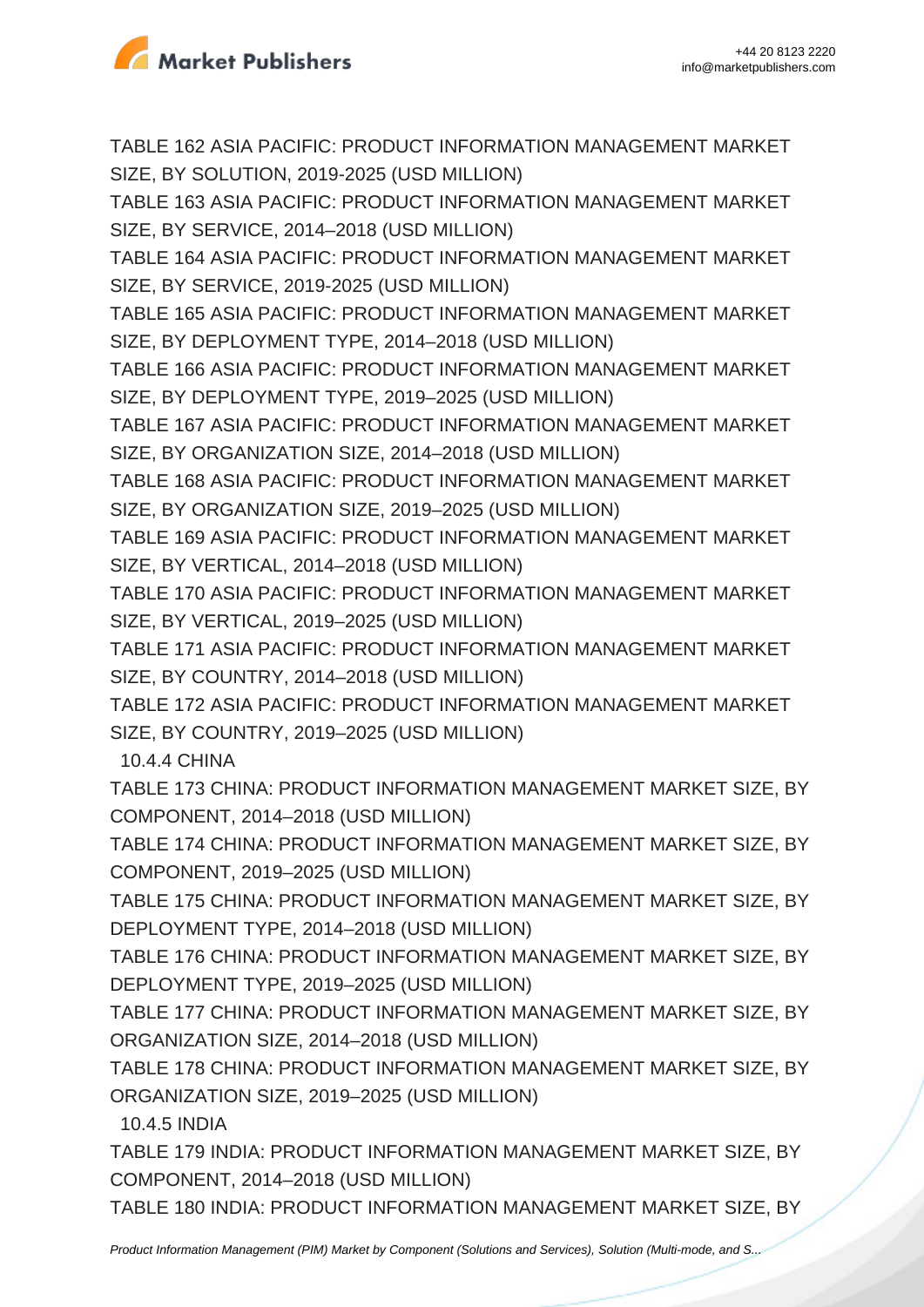

COMPONENT, 2019–2025 (USD MILLION)

TABLE 181 INDIA: PRODUCT INFORMATION MANAGEMENT MARKET SIZE, BY DEPLOYMENT TYPE, 2014–2018 (USD MILLION)

TABLE 182 INDIA: PRODUCT INFORMATION MANAGEMENT MARKET SIZE, BY DEPLOYMENT TYPE, 2019–2025 (USD MILLION)

TABLE 183 INDIA: PRODUCT INFORMATION MANAGEMENT MARKET SIZE, BY ORGANIZATION SIZE, 2014–2018 (USD MILLION)

TABLE 184 INDIA: PRODUCT INFORMATION MANAGEMENT MARKET SIZE, BY ORGANIZATION SIZE, 2019–2025 (USD MILLION)

10.4.6 JAPAN

TABLE 185 JAPAN: PRODUCT INFORMATION MANAGEMENT MARKET SIZE, BY COMPONENT, 2014–2018 (USD MILLION)

TABLE 186 JAPAN: PRODUCT INFORMATION MANAGEMENT MARKET SIZE, BY COMPONENT, 2019–2025 (USD MILLION)

TABLE 187 JAPAN: PRODUCT INFORMATION MANAGEMENT MARKET SIZE, BY DEPLOYMENT TYPE, 2014–2018 (USD MILLION)

TABLE 188 JAPAN: PRODUCT INFORMATION MANAGEMENT MARKET SIZE, BY DEPLOYMENT TYPE, 2019–2025 (USD MILLION)

TABLE 189 JAPAN: PRODUCT INFORMATION MANAGEMENT MARKET SIZE, BY ORGANIZATION SIZE, 2014–2018 (USD MILLION)

TABLE 190 JAPAN: PRODUCT INFORMATION MANAGEMENT MARKET SIZE, BY ORGANIZATION SIZE, 2019–2025 (USD MILLION)

10.4.7 REST OF ASIA PACIFIC

TABLE 191 REST OF ASIA PACIFIC: PRODUCT INFORMATION MANAGEMENT MARKET SIZE, BY COMPONENT, 2014–2018 (USD MILLION)

TABLE 192 REST OF ASIA PACIFIC: PRODUCT INFORMATION MANAGEMENT MARKET SIZE, BY COMPONENT, 2019–2025 (USD MILLION)

TABLE 193 REST OF ASIA PACIFIC: PRODUCT INFORMATION MANAGEMENT MARKET SIZE, BY DEPLOYMENT TYPE, 2014–2018 (USD MILLION)

TABLE 194 REST OF ASIA PACIFIC: PRODUCT INFORMATION MANAGEMENT MARKET SIZE, BY DEPLOYMENT TYPE, 2019–2025 (USD MILLION)

TABLE 195 REST OF ASIA PACIFIC: PRODUCT INFORMATION MANAGEMENT MARKET SIZE, BY ORGANIZATION SIZE, 2014–2018 (USD MILLION)

TABLE 196 REST OF ASIA PACIFIC: PRODUCT INFORMATION MANAGEMENT MARKET SIZE, BY ORGANIZATION SIZE, 2019–2025 (USD MILLION) 10.5 MIDDLE EAST AND AFRICA

 10.5.1 MIDDLE EAST AND AFRICA: PRODUCT INFORMATION MANAGEMENT MARKET DRIVERS

10.5.2 MIDDLE EAST AND AFRICA: COVID-19 IMPACT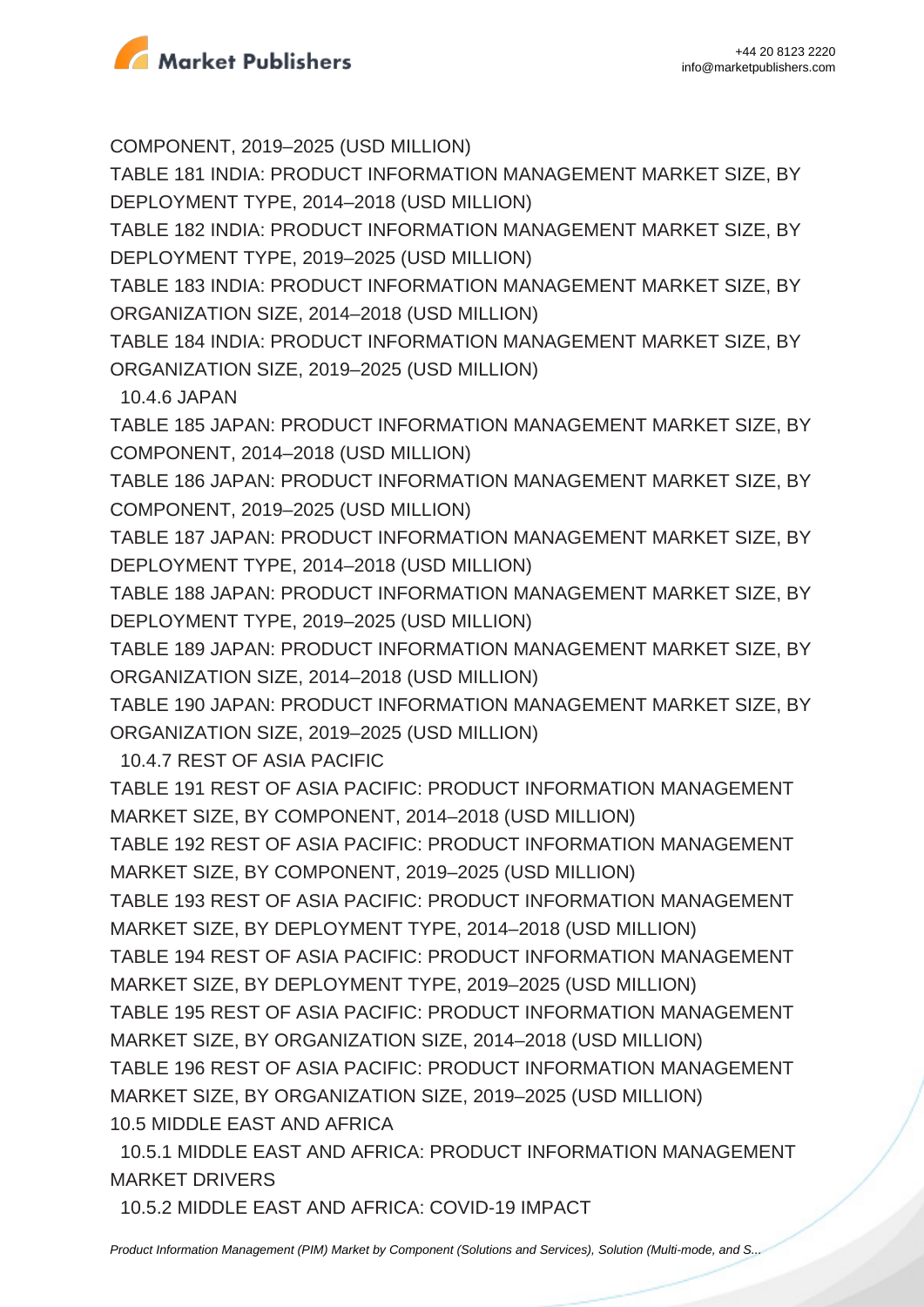

 10.5.3 MIDDLE EAST AND AFRICA: REGULATORY LANDSCAPE TABLE 197 MIDDLE EAST AND AFRICA: PRODUCT INFORMATION MANAGEMENT MARKET SIZE, BY COMPONENT, 2014–2018 (USD MILLION) TABLE 198 MIDDLE EAST AND AFRICA: PRODUCT INFORMATION MANAGEMENT MARKET SIZE, BY COMPONENT, 2019–2025 (USD MILLION) TABLE 199 MIDDLE EAST AND AFRICA: PRODUCT INFROMATION MANAGEMENT MARKET SIZE, BY SOLUTION, 2014-2018 (USD MILLION) TABLE 200 MIDDLE EAST AND AFRICA: PRODUCT INFORMATION MANAGEMENT MARKET SIZE, BY SOLUTION, 2019-2025 (USD MILLION) TABLE 201 MIDDLE EAST AND AFRICA: PRODUCT INFORMATION MANAGEMENT MARKET SIZE, BY SERVICE, 2014–2018 (USD MILLION) TABLE 202 MIDDLE EAST AND AFRICA: PRODUCT INFORMATION MANAGEMENT MARKET SIZE, BY SERVICE, 2019–2025 (USD MILLION) TABLE 203 MIDDLE EAST AND AFRICA: PRODUCT INFORMATION MANAGEMENT MARKET SIZE, BY DEPLOYMENT TYPE, 2014–2018 (USD MILLION) TABLE 204 MIDDLE EAST AND AFRICA: PRODUCT INFORMATION MANAGEMENT MARKET SIZE, BY DEPLOYMENT TYPE, 2019–2025 (USD MILLION) TABLE 205 MIDDLE EAST AND AFRICA: PRODUCT INFORMATION MANAGEMENT MARKET SIZE, BY ORGANIZATION SIZE, 2014–2018 (USD MILLION) TABLE 206 MIDDLE EAST AND AFRICA: PRODUCT INFORMATION MANAGEMENT MARKET SIZE, BY ORGANIZATION SIZE, 2019–2025 (USD MILLION) TABLE 207 MIDDLE EAST AND AFRICA: PRODUCT INFORMATION MANAGEMENT MARKET SIZE, BY INDUSTRY VERTICAL, 2014–2018 (USD MILLION) TABLE 208 MIDDLE EAST AND AFRICA: PRODUCT INFORMATION MANAGEMENT MARKET SIZE, BY INDUSTRY VERTICAL, 2019–2025 (USD MILLION) TABLE 209 MIDDLE EAST AND AFRICA: PRODUCT INFORMATION MANAGEMENT MARKET SIZE, BY COUNTRY, 2014–2018 (USD MILLION) TABLE 210 MIDDLE EAST AND AFRICA: PRODUCT INFORMATION MANAGEMENT MARKET SIZE, BY COUNTRY, 2019–2025 (USD MILLION) 10.5.4 UNITED ARAB EMIRATES TABLE 211 UNITED ARAB EMIRATES: PRODUCT INFORMATION MANAGEMENT MARKET SIZE, BY COMPONENT, 2014–2018 (USD MILLION) TABLE 212 UNITED ARAB EMIRATES: PRODUCT INFORMATION MANAGEMENT MARKET SIZE, BY COMPONENT, 2019–2025 (USD MILLION) TABLE 213 UNITED ARAB EMIRATES: PRODUCT INFORMATION MANAGEMENT MARKET SIZE, BY DEPLOYMENT TYPE, 2014–2018 (USD MILLION) TABLE 214 UNITED ARAB EMIRATES: PRODUCT INFORMATION MANAGEMENT MARKET SIZE, BY DEPLOYMENT TYPE, 2019–2025 (USD MILLION) TABLE 215 UNITED ARAB EMIRATES: PRODUCT INFORMATION MANAGEMENT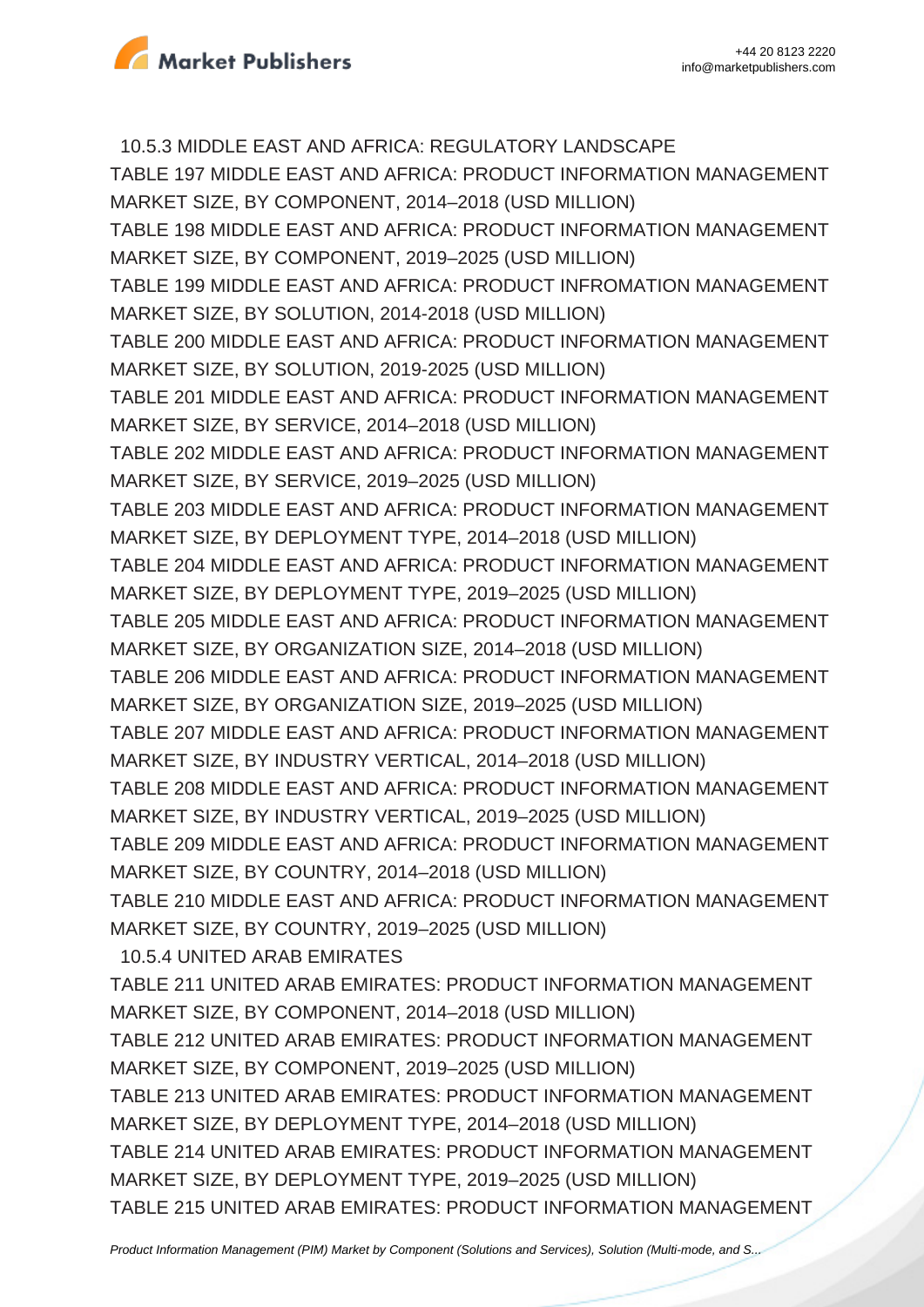

MARKET SIZE, BY ORGANIZATION SIZE, 2014–2018 (USD MILLION) TABLE 216 UNITED ARAB EMIRATES: PRODUCT INFORMATION MANAGEMENT MARKET SIZE, BY ORGANIZATION SIZE, 2019–2025 (USD MILLION)

 10.5.5 KINGDOM OF SAUDI ARABIA TABLE 217 KINGDOM OF SAUDI ARABIA: PRODUCT INFORMATION MANAGEMENT MARKET SIZE, BY COMPONENT, 2014–2018 (USD MILLION) TABLE 218 KINGDOM OF SAUDI ARABIA: PRODUCT INFORMATION MANAGEMENT MARKET SIZE, BY COMPONENT, 2019–2025 (USD MILLION) TABLE 219 KINGDOM OF SAUDI ARABIA: PRODUCT INFORMATION MANAGEMENT MARKET SIZE, BY DEPLOYMENT TYPE, 2014–2018 (USD MILLION) TABLE 220 KINGDOM OF SAUDI ARABIA: PRODUCT INFORMATION MANAGEMENT MARKET SIZE, BY DEPLOYMENT TYPE, 2019–2025 (USD MILLION) TABLE 221 KINGDOM OF SAUDI ARABIA: PRODUCT INFORMATION MANAGEMENT MARKET SIZE, BY ORGANIZATION SIZE, 2014–2018 (USD MILLION)

TABLE 222 KINGDOM OF SAUDI ARABIA: PRODUCT INFORMATION MANAGEMENT MARKET SIZE, BY ORGANIZATION SIZE, 2019–2025 (USD MILLION)

10.5.6 SOUTH AFRICA

TABLE 223 SOUTH AFRICA: PRODUCT INFORMATION MANAGEMENT MARKET SIZE, BY COMPONENT, 2014–2018 (USD MILLION)

TABLE 224 SOUTH AFRICA: PRODUCT INFORMATION MANAGEMENT MARKET SIZE, BY COMPONENT, 2019–2025 (USD MILLION)

TABLE 225 SOUTH AFRICA: PRODUCT INFORMATION MANAGEMENT MARKET SIZE, BY DEPLOYMENT TYPE, 2014–2018 (USD MILLION)

TABLE 226 SOUTH AFRICA: PRODUCT INFORMATION MANAGEMENT MARKET SIZE, BY DEPLOYMENT TYPE, 2019–2025 (USD MILLION)

TABLE 227 SOUTH AFRICA: PRODUCT INFORMATION MANAGEMENT MARKET SIZE, BY ORGANIZATION SIZE, 2014–2018 (USD MILLION)

TABLE 228 SOUTH AFRICA: PRODUCT INFORMATION MANAGEMENT MARKET SIZE, BY ORGANIZATION SIZE, 2019–2025 (USD MILLION)

10.5.7 REST OF MIDDLE EAST AND AFRICA

TABLE 229 REST OF MIDDLE EAST AND AFRICA: PRODUCT INFORMATION MANAGEMENT MARKET SIZE, BY COMPONENT, 2014–2018 (USD MILLION) TABLE 230 REST OF MIDDLE EAST AND AFRICA: PRODUCT INFORMATION MANAGEMENT MARKET SIZE, BY COMPONENT, 2019–2025 (USD MILLION) TABLE 231 REST OF MIDDLE EAST AND AFRICA: PRODUCT INFORMATION MANAGEMENT MARKET SIZE, BY DEPLOYMENT TYPE, 2014–2018 (USD MILLION) TABLE 232 REST OF MIDDLE EAST AND AFRICA: PRODUCT INFORMATION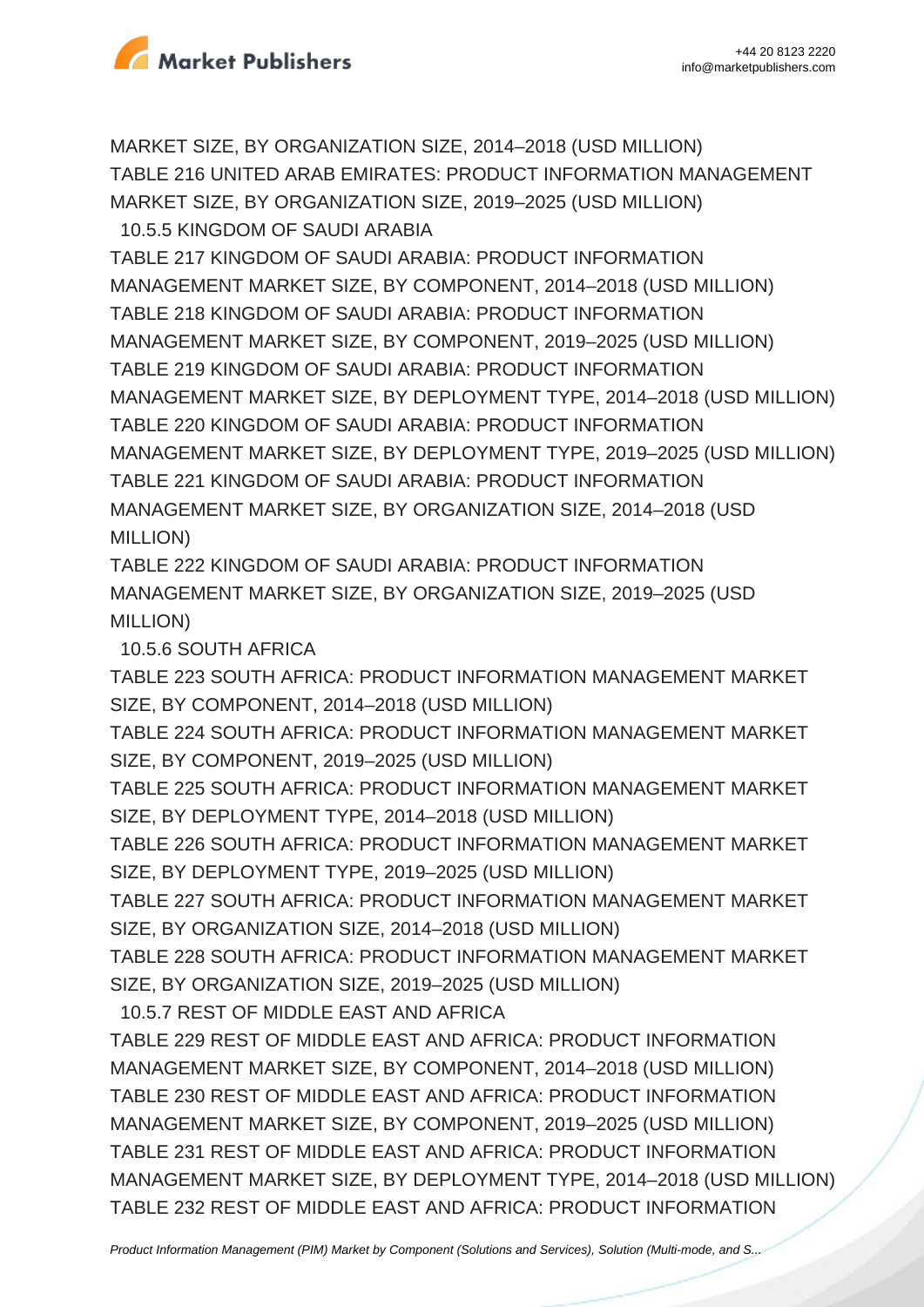

MANAGEMENT MARKET SIZE, BY DEPLOYMENT TYPE, 2019–2025 (USD MILLION) TABLE 233 REST OF MIDDLE EAST AND AFRICA: PRODUCT INFORMATION MANAGEMENT MARKET SIZE, BY ORGANIZATION SIZE, 2014–2018 (USD MILLION)

TABLE 234 REST OF MIDDLE EAST AND AFRICA: PRODUCT INFORMATION MANAGEMENT MARKET SIZE, BY ORGANIZATION SIZE, 2019–2025 (USD MILLION)10.6 LATIN AMERICA

 10.6.1 LATIN AMERICA: PRODUCT INFORMATION MANAGEMENT MARKET **DRIVERS** 

10.6.2 LATIN AMERICA: COIVD-19 IMPACT

10.6.3 LATIN AMERICA: REGULATORY LANDSCAPE

TABLE 235 LATIN AMERICA: PRODUCT INFORMATION MANAGEMENT MARKET SIZE, BY COMPONENT, 2014–2018 (USD MILLION)

TABLE 236 LATIN AMERICA: PRODUCT INFORMATION MANAGEMENT MARKET SIZE, BY COMPONENT, 2019–2025 (USD MILLION)

TABLE 237 LATIN AMERICA: PRODUCT INFORMATION MANAGEMENT MARKET SIZE, BY SOLUTION, 2014-2018 (USD MILLION)

TABLE 238 LATIN AMERICA: PRODUCT INFORMATION MANAGEMENT MARKET SIZE, BY SOLUTION, 2019-2025 (USD MILLION)

TABLE 239 LATIN AMERICA: PRODUCT INFORMATION MANAGEMENT MARKET SIZE, BY SERVICE, 2014–2018 (USD MILLION)

TABLE 240 LATIN AMERICA: PRODUCT INFORMATION MANAGEMENT MARKET SIZE, BY SERVICE, 2019–2025 (USD MILLION)

TABLE 241 LATIN AMERICA: PRODUCT INFORMATION MANAGEMENT MARKET SIZE, BY DEPLOYMENT TYPE, 2014–2018 (USD MILLION)

TABLE 242 LATIN AMERICA: PRODUCT INFORMATION MANAGEMENT MARKET SIZE, BY DEPLOYMENT TYPE, 2019–2025 (USD MILLION)

TABLE 243 LATIN AMERICA: PRODUCT INFORMATION MANAGEMENT MARKET SIZE, BY ORGANIZATION SIZE, 2014–2018 (USD MILLION)

TABLE 244 LATIN AMERICA: PRODUCT INFORMATION MANAGEMENT MARKET SIZE, BY ORGANIZATION SIZE, 2019–2025 (USD MILLION)

TABLE 245 LATIN AMERICA: PRODUCT INFORMATION MANAGEMENT MARKET SIZE, BY VERTICAL, 2014–2018 (USD MILLION)

TABLE 246 LATIN AMERICA: PRODUCT INFORMATION MANAGEMENT MARKET SIZE, BY VERTICAL, 2019–2025 (USD MILLION)

TABLE 247 LATIN AMERICA: PRODUCT INFORMATION MANAGEMENT MARKET SIZE, BY COUNTRY, 2014–2018 (USD MILLION)

TABLE 248 LATIN AMERICA: PRODUCT INFORMATION MANAGEMENT MARKET SIZE, BY COUNTRY, 2019–2025 (USD MILLION)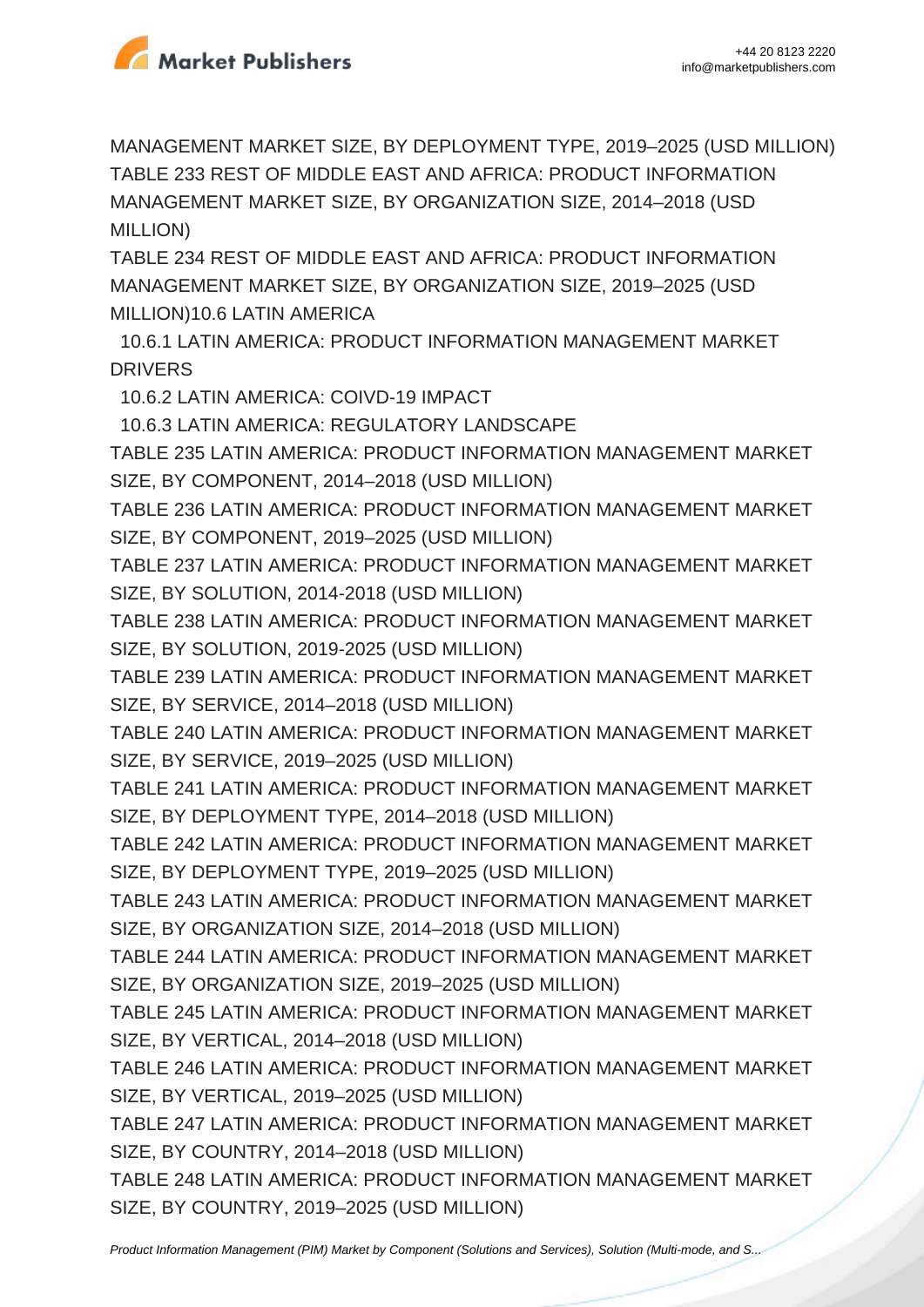

10.6.4 BRAZIL

TABLE 249 BRAZIL: PRODUCT INFORMATION MANAGEMENT MARKET SIZE, BY COMPONENT, 2014–2018 (USD MILLION)

TABLE 250 BRAZIL: PRODUCT INFORMATION MANAGEMENT MARKET SIZE, BY COMPONENT, 2019–2025 (USD MILLION)

TABLE 251 BRAZIL: PRODUCT INFORMATION MANAGEMENT MARKET SIZE, BY DEPLOYMENT TYPE, 2014–2018 (USD MILLION)

TABLE 252 BRAZIL: PRODUCT INFORMATION MANAGEMENT MARKET SIZE, BY DEPLOYMENT TYPE, 2019–2025 (USD MILLION)

TABLE 253 BRAZIL: PRODUCT INFORMATION MANAGEMENT MARKET SIZE, BY ORGANIZATION SIZE, 2014–2018 (USD MILLION)

TABLE 254 BRAZIL: PRODUCT INFORMATION MANAGEMENT MARKET SIZE, BY ORGANIZATION SIZE, 2019–2025 (USD MILLION)

10.6.5 MEXICO

TABLE 255 MEXICO: PRODUCT INFORMATION MANAGEMENT MARKET SIZE, BY COMPONENT, 2014–2018 (USD MILLION)

TABLE 256 MEXICO: PRODUCT INFORMATION MANAGEMENT MARKET SIZE, BY COMPONENT, 2019–2025 (USD MILLION)

TABLE 257 MEXICO: PRODUCT INFORMATION MANAGEMENT MARKET SIZE, BY DEPLOYMENT TYPE, 2014–2018 (USD MILLION)

TABLE 258 MEXICO: PRODUCT INFORMATION MANAGEMENT MARKET SIZE, BY DEPLOYMENT TYPE, 2019–2025 (USD MILLION)

TABLE 259 MEXICO: PRODUCT INFORMATION MANAGEMENT MARKET SIZE, BY ORGANIZATION SIZE, 2014–2018 (USD MILLION)

TABLE 260 MEXICO: PRODUCT INFORMATION MANAGEMENT MARKET SIZE, BY ORGANIZATION SIZE, 2019–2025 (USD MILLION)

10.6.6 ARGENTINA

TABLE 261 ARGENTINA: PRODUCT INFORMATION MANAGEMENT MARKET SIZE, BY COMPONENT, 2014–2018 (USD MILLION)

TABLE 262 ARGENTINA: PRODUCT INFORMATION MANAGEMENT MARKET SIZE, BY COMPONENT, 2019–2025 (USD MILLION)

TABLE 263 ARGENTINA: PRODUCT INFORMATION MANAGEMENT MARKET SIZE, BY DEPLOYMENT TYPE, 2014–2018 (USD MILLION)

TABLE 264 ARGENTINA: PRODUCT INFORMATION MANAGEMENT MARKET SIZE, BY DEPLOYMENT TYPE, 2019–2025 (USD MILLION)

TABLE 265 ARGENTINA: PRODUCT INFORMATION MANAGEMENT MARKET SIZE, BY ORGANIZATION SIZE, 2014–2018 (USD MILLION)

TABLE 266 ARGENTINA: PRODUCT INFORMATION MANAGEMENT MARKET SIZE, BY ORGANIZATION SIZE, 2019–2025 (USD MILLION)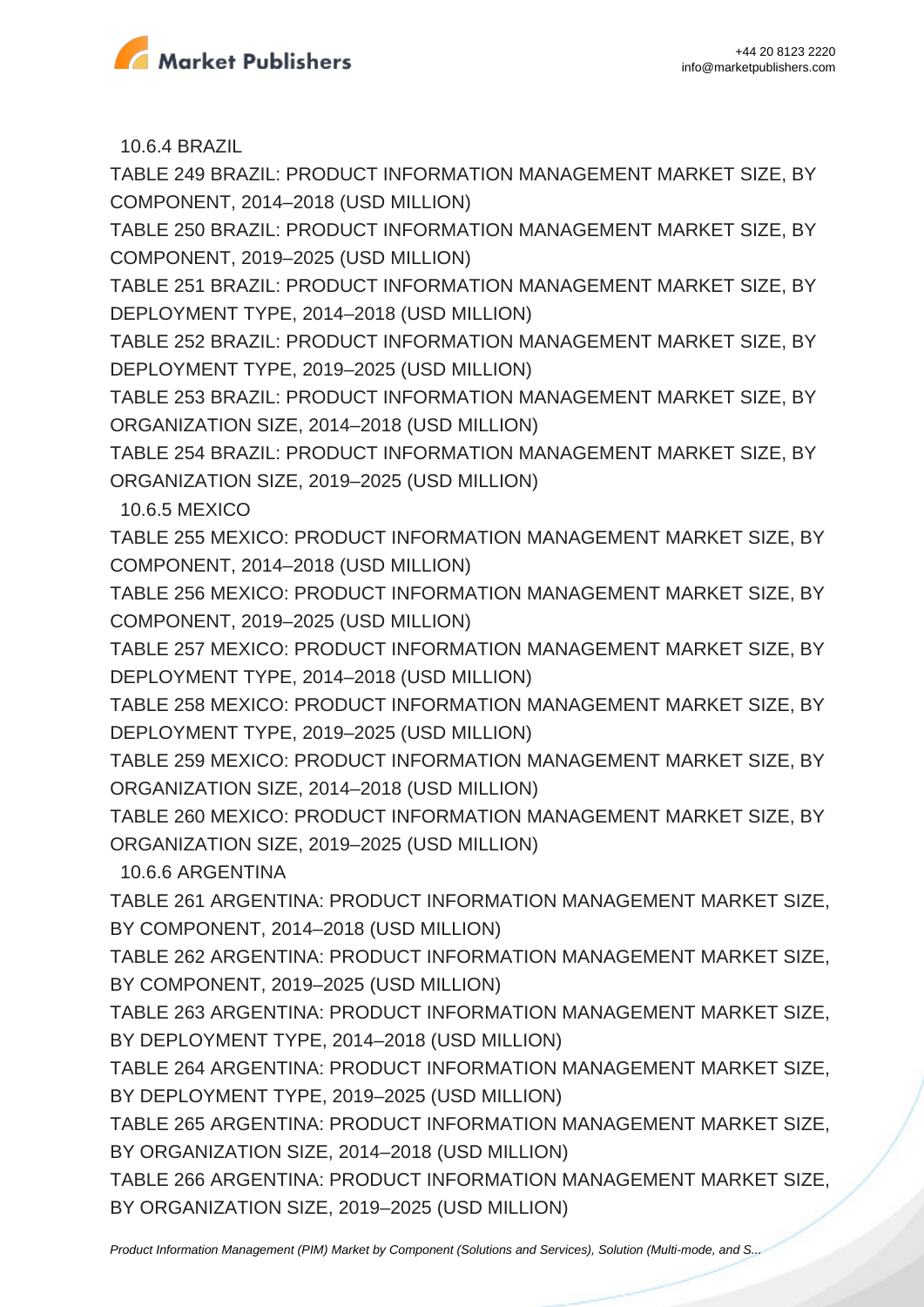

10.6.7 REST OF LATIN AMERICA

TABLE 267 REST OF LATIN AMERICA: PRODUCT INFORMATION MANAGEMENT MARKET SIZE, BY COMPONENT, 2014–2018 (USD MILLION) TABLE 268 REST OF LATIN AMERICA: PRODUCT INFORMATION MANAGEMENT MARKET SIZE, BY COMPONENT, 2019–2025 (USD MILLION) TABLE 269 REST OF LATIN AMERICA: PRODUCT INFORMATION MANAGEMENT MARKET SIZE, BY DEPLOYMENT TYPE, 2014–2018 (USD MILLION) TABLE 270 REST OF LATIN AMERICA: PRODUCT INFORMATION MANAGEMENT MARKET SIZE, BY DEPLOYMENT TYPE, 2019–2025 (USD MILLION)

TABLE 271 REST OF LATIN AMERICA: PRODUCT INFORMATION MANAGEMENT MARKET SIZE, BY ORGANIZATION SIZE, 2014–2018 (USD MILLION)

TABLE 272 REST OF LATIN AMERICA: PRODUCT INFORMATION MANAGEMENT MARKET SIZE, BY ORGANIZATION SIZE, 2019–2025 (USD MILLION)

### **11 COMPETITIVE LANDSCAPE**

11.1 COMPANY EVALUATION QUADRANT 11.1.1 DEFINITIONS AND METHODOLOGY TABLE 273 COMPANY EVALUATION QUADRANT: CRITERIA 11.1.2 STAR 11.1.3 EMERGING LEADERS 11.1.4 PERVASIVE 11.1.5 PARTICIPANTS FIGURE 26 PRODUCT INFORMATION SYSTEM MARKET (GLOBAL): COMPANY EVALUATION QUADRANT, 2020

#### **12 COMPANY PROFILES**

12.1 INTRODUCTION (Business overview, Products offered, Recent Developments, MNM view)\* 12.2 ORACLE FIGURE 27 ORACLE: COMPANY SNAPSHOT 12.3 SAP FIGURE 28 SAP: COMPANY SNAPSHOT 12.4 IBM FIGURE 29 IBM: COMPANY SNAPSHOT 12.5 INFORMATICA 12.6 PIMCORE 12.7 AKENEO

[Product Information Management \(PIM\) Market by Component \(Solutions and Services\), Solution \(Multi-mode, and S...](https://marketpublishers.com/report/industry/other_industries/product-information-management-market-by-software.html)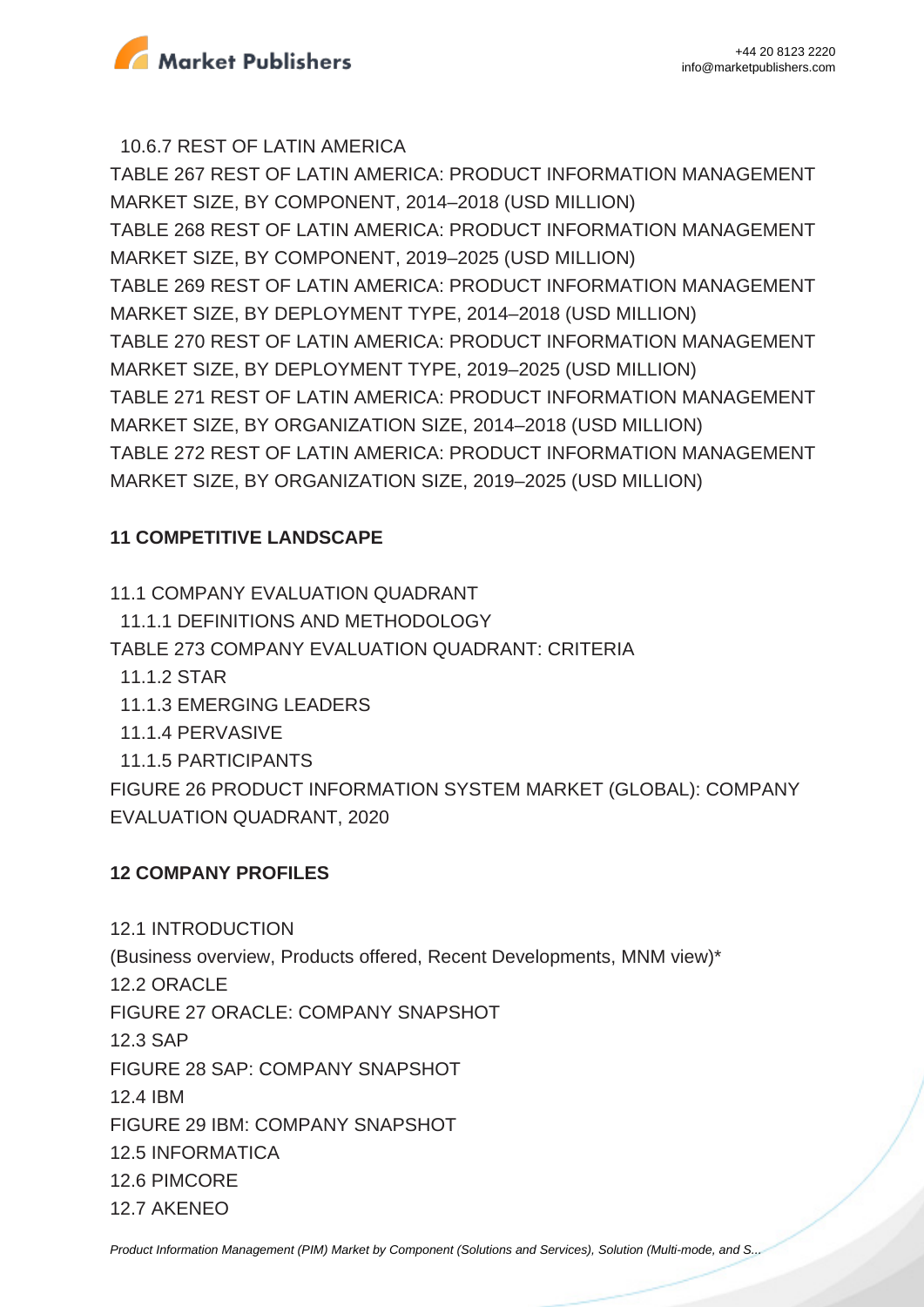

12.8 INRIVER 12.9 WINSHUTTLE 12.10 RIVERSAND 12.11 SALSIFY 12.12 APRIMO 12.13 STIBO SYSTEMS 12.14 CONTENTSERV 12.15 MOBIUS 12.16 PERFION 12.17 PROFISEE 12.18 CENSHARE 12.19 VINCULUM 12.20 PIMWORKS

12.21 MATRIX

\*Details on Business overview, Products offered, Recent Developments, MNM view might not be captured in case of unlisted companies.

## **13 ADJACENT/RELATED MARKET**

13.1 INTRODUCTION

13.1.1 RELATED MARKET

13.1.2 LIMITATIONS

13.2 MASTER DATA MANAGEMENT (MDM) MARKET

TABLE 274 MASTER DATA MANAGEMENT MARKET SIZE, BY VERTICAL, 2014–2019 (USD MILLION)

TABLE 275 MASTER DATA MANAGEMENT MARKET SIZE, BY VERTICAL, 2020–2025 (USD MILLION)

TABLE 276 BANKING, FINANCIAL SERVICES, AND INSURANCE: MASTER DATA MANAGEMENT MARKET SIZE, BY REGION, 2014–2019 (USD MILLION) TABLE 277 BANKING, FINANCIAL SERVICES, AND INSURANCE: MASTER DATA MANAGEMENT MARKET SIZE, BY REGION, 2020–2025 (USD MILLION) TABLE 278 GOVERNMENT: MASTER DATA MANAGEMENT MARKET SIZE, BY REGION, 2014–2019 (USD MILLION)

TABLE 279 GOVERNMENT: MASTER DATA MANAGEMENT MARKET SIZE, BY REGION, 2020–2025 (USD MILLION)

TABLE 280 RETAIL: MASTER DATA MANAGEMENT MARKET SIZE, BY REGION, 2014–2019 (USD MILLION)

TABLE 281 RETAIL: MASTER DATA MANAGEMENT MARKET SIZE, BY REGION, 2020–2025 (USD MILLION)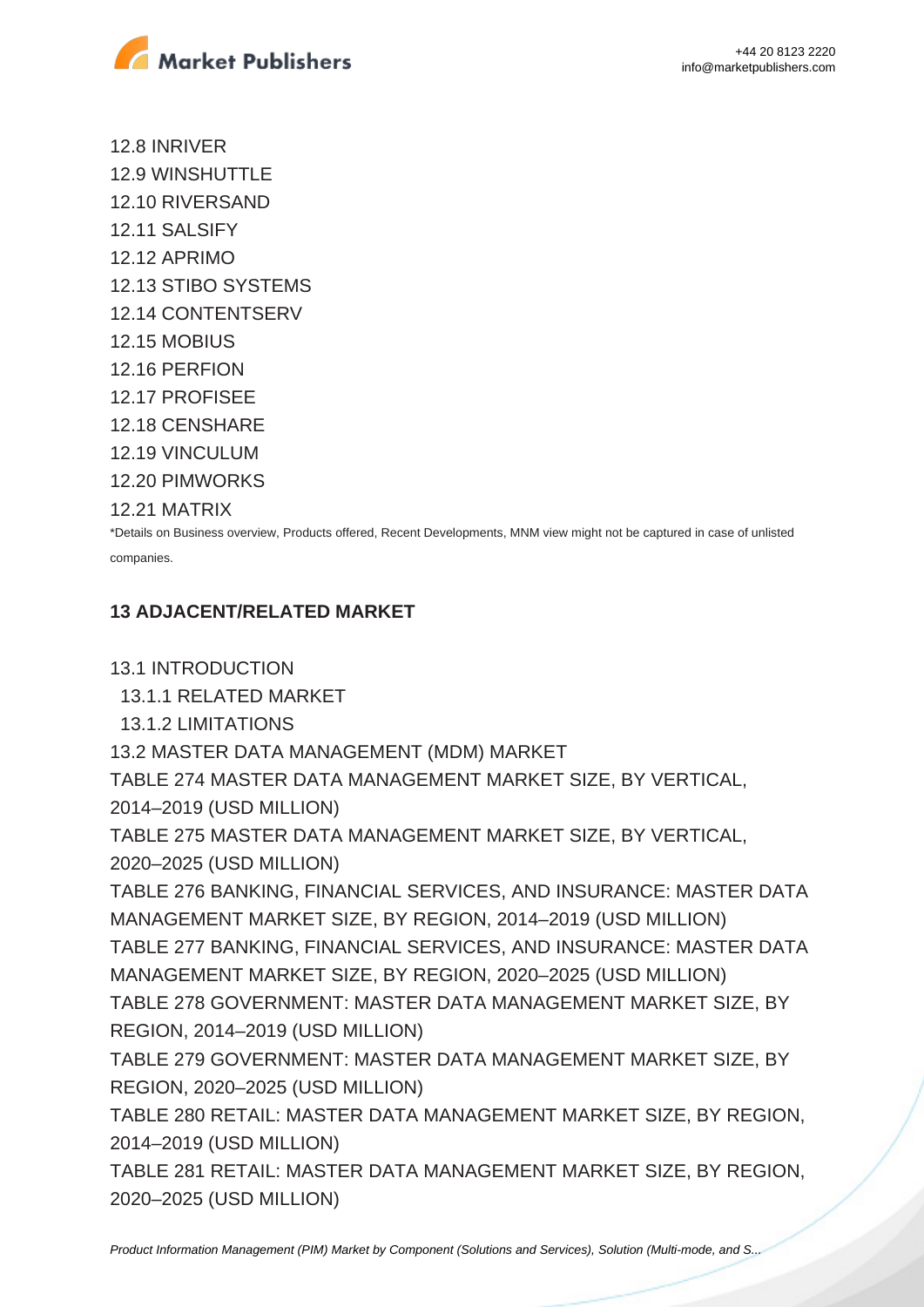

TABLE 282 IT AND TELECOM: MASTER DATA MANAGEMENT MARKET SIZE, BY REGION, 2014–2019 (USD MILLION)

TABLE 283 IT AND TELECOM: MASTER DATA MANAGEMENT MARKET SIZE, BY REGION, 2020–2025 (USD MILLION)

TABLE 284 ENERGY AND UTILITIES: MASTER DATA MANAGEMENT MARKET SIZE, BY REGION, 2014–2019 (USD MILLION)

TABLE 285 ENERGY AND UTILITIES: MASTER DATA MANAGEMENT MARKET SIZE, BY REGION, 2020–2025 (USD MILLION)

TABLE 286 HEALTHCARE: MASTER DATA MANAGEMENT MARKET SIZE, BY REGION, 2014–2019 (USD MILLION)

TABLE 287 HEALTHCARE AND LIFE SCIENCES: MASTER DATA MANAGEMENT MARKET SIZE, BY REGION, 2020–2025 (USD MILLION)

TABLE 288 OTHERS: MASTER DATA MANAGEMENT MARKET SIZE, BY REGION, 2014–2019 (USD MILLION)

TABLE 289 OTHERS: MASTER DATA MANAGEMENT MARKET SIZE, BY REGION, 2020–2025 (USD MILLION)

## **14 APPENDIX**

14.1 DISCUSSION GUIDE 14.2 KNOWLEDGE STORE: MARKETSANDMARKETS' SUBSCRIPTION PORTAL 14.3 AVAILABLE CUSTOMIZATIONS 14.4 RELATED REPORTS 14.5 AUTHOR DETAILS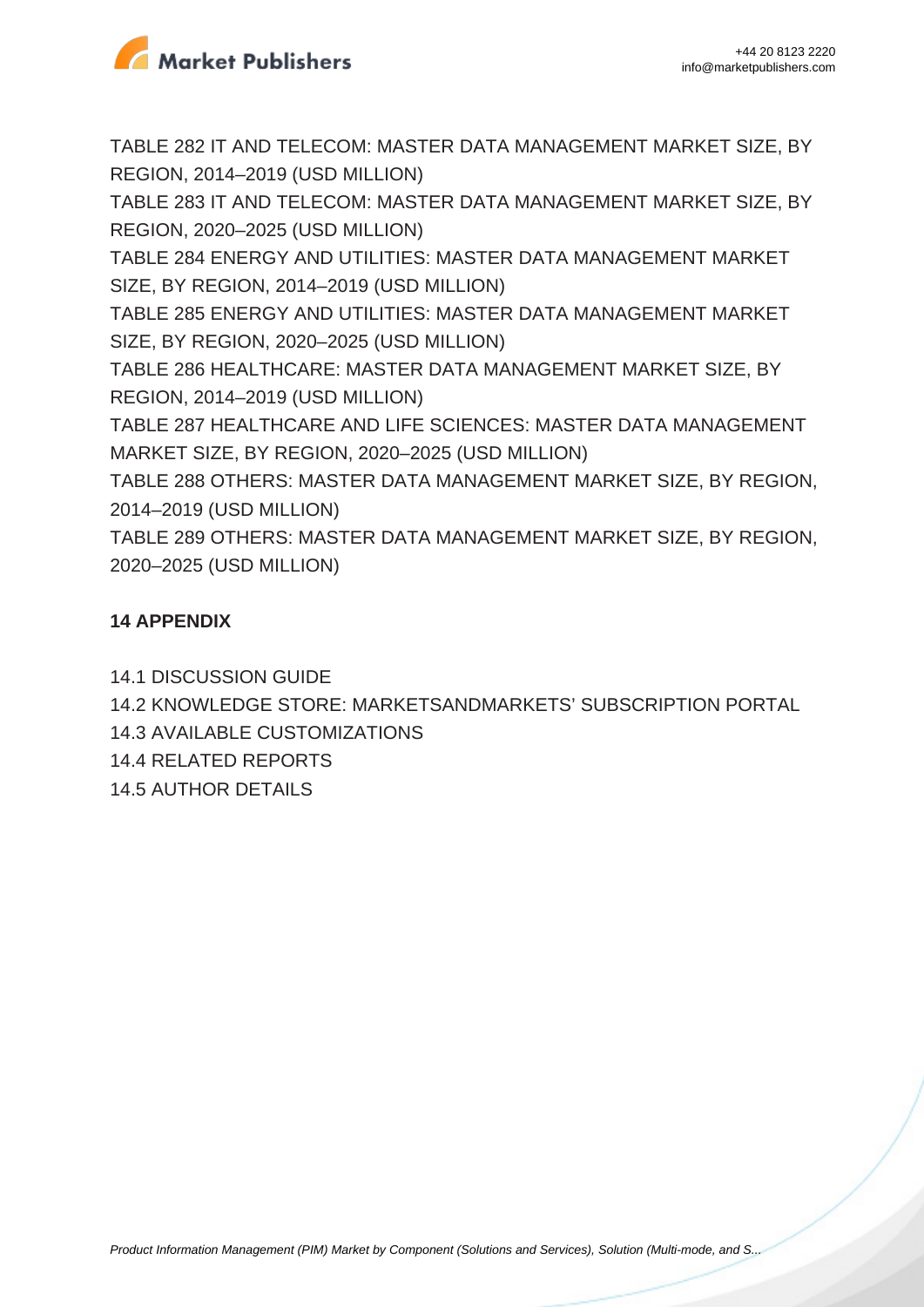

#### I would like to order

Product name: Product Information Management (PIM) Market by Component (Solutions and Services), Solution (Multi-mode, and Single-mode), Deployment Type (On-premises and Cloud), Organization Size, Vertical, and Region - Global Forecast to 2025

Product link: [https://marketpublishers.com/r/PC01328D407EN.html](https://marketpublishers.com/report/industry/other_industries/product-information-management-market-by-software.html)

Price: US\$ 4,950.00 (Single User License / Electronic Delivery) If you want to order Corporate License or Hard Copy, please, contact our Customer Service: [info@marketpublishers.com](mailto:info@marketpublishers.com)

#### Payment

To pay by Credit Card (Visa, MasterCard, American Express, PayPal), please, click button on product page [https://marketpublishers.com/r/PC01328D407EN.html](https://marketpublishers.com/report/industry/other_industries/product-information-management-market-by-software.html)

To pay by Wire Transfer, please, fill in your contact details in the form below:

First name: Last name: Email: Company: Address: City: Zip code: Country: Tel: Fax: Your message:

\*\*All fields are required

Custumer signature \_

Please, note that by ordering from marketpublishers.com you are agreeing to our Terms & Conditions at<https://marketpublishers.com/docs/terms.html>

To place an order via fax simply print this form, fill in the information below